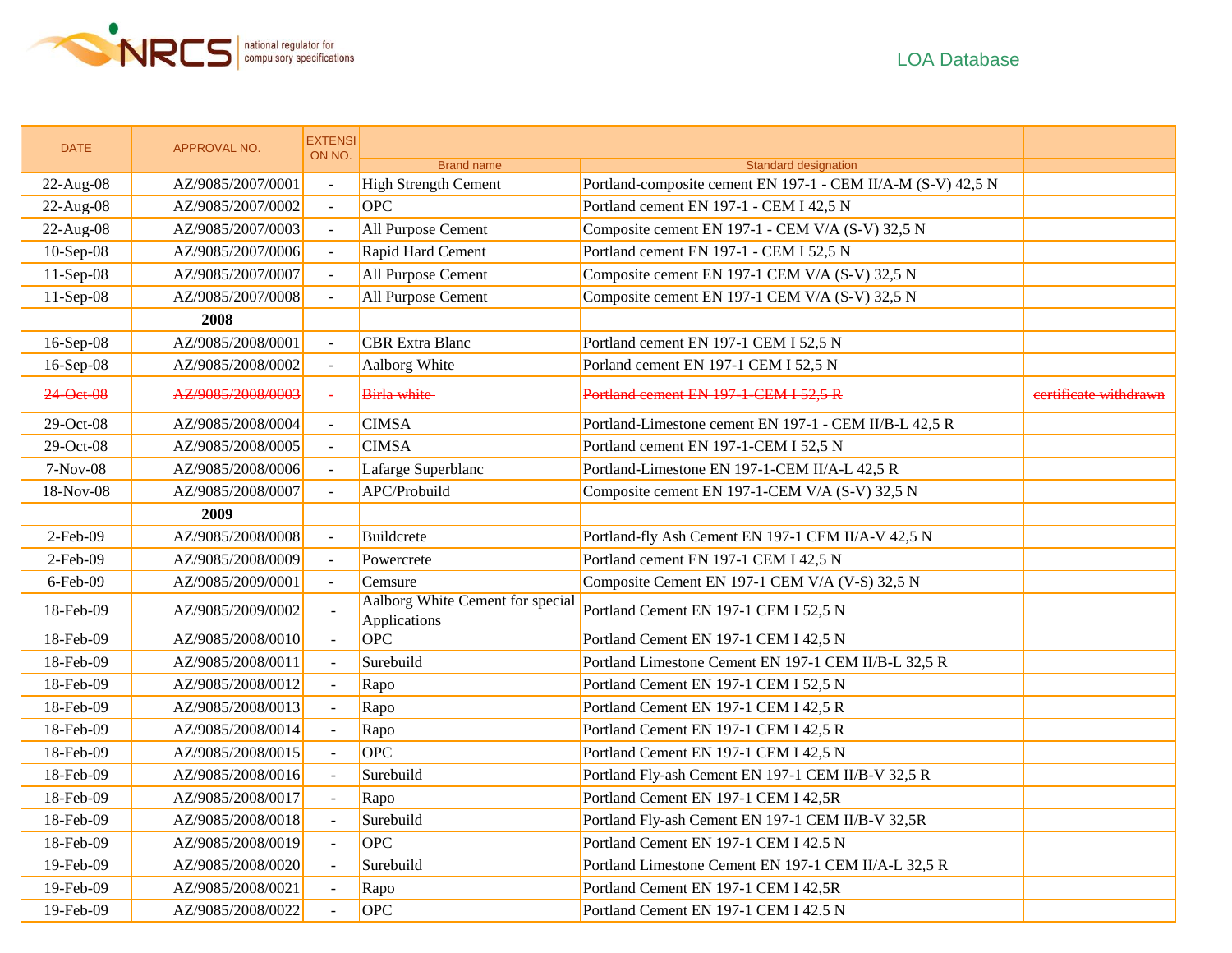| 19-Feb-09      | AZ/9085/2008/0023 |                | OPC                           | Portland Cement EN 197-1 CEM I 42.5 N                      |                       |
|----------------|-------------------|----------------|-------------------------------|------------------------------------------------------------|-----------------------|
| 19-Feb-09      | AZ/9085/2008/0024 |                | Surebuild                     | Portland Limestone Cement EN 197-1 CEM II/B-L 32,5 R       |                       |
| 26-Feb-09      | AZ/9085/2008/0025 | $\overline{a}$ | Surebuild                     | Portland Composite Cement EN 197-1 CEM II/B-M (L-S) 32,5 R |                       |
| 14-Apr-09      | AZ/9085/2008/0026 |                | Buildcrete                    | Pozzolanic Cement EN 197-1 CEM IV/B (V) 32.5R              |                       |
| 16-Apr-09      | AZ/9085/2009/0003 | $\sim$         | Powercrete Plus               | Portland-fly Ash Cement EN 197-1 CEM II/A-V 42,5 N         |                       |
| 5-May-09       | AZ/9085/2008/0027 |                | Rapidcem                      | Portland-fly Ash Cement EN 197-1 CEM II/A-V 52,5 N         |                       |
| 5-May-09       | AZ/9085/2008/0028 |                | Powercrete Plus               | Portland-composite Cement EN 197-1 CEM II/A-M (V-L) 42,5 N |                       |
| 5-May-09       | AZ/9085/2008/0029 |                | <b>Best Build</b>             | Composite cement EN 197-1 CEM V/A (S-V) 32,5 N             |                       |
| 6-May-09       | AZ/9085/2008/0017 | $\bf I$        | Rapo                          | Portland Cement EN 197-1 CEM I 52,5 N                      |                       |
| 20-May-09      | AZ/9085/2008/0030 |                | <b>Best Build</b>             | Composite Cement EN 197-1 CEMV/A (S-V) 32,5 N              |                       |
| 20-May-09      | AZ/9085/2008/0031 |                | <b>Best Build</b>             | Composite Cement EN 197-1 CEMV/A (S-V) 32,5 N              |                       |
| 20-May-09      | AZ/9085/2008/0032 |                | <b>Best Build</b>             | Composite Cement EN 197-1 CEMV/A (S-V) 32,5 N              |                       |
| $11-Jun-09$    | AZ/9085/2007/0033 | $\sim$         | <b>High Strength Cement</b>   | Portland-composite cement EN 197-1 - CEM II/A-M (S) 42,5 N |                       |
| 24-Jun-09      | AZ/9085/2007/0034 |                | <b>High Strength Cement</b>   | Portland-composite cement EN 197-1 - CEM II/A-M (L) 42,5 N |                       |
| $25-Jun-09$    | AZ/9085/2007/0035 |                | Buildcrete                    | Pozzolanic Cement EN 197-1 CEM IV/A (V) 32,5 R             |                       |
| 25-Jun-09      | AZ/9085/2007/0036 |                | All Purpose Cement            | Portland-limestone cement EN 197-1 - CEM II/B-L 32,5 N     |                       |
| $6-Jul-09$     | AZ/9085/2007/0037 |                | Pharaoh Cement                | Composite cement EN 197-1 CEM V/A (S-V) 32,5 N             |                       |
| $6$ -Jul $-09$ | AZ/9085/2007/0038 |                | <b>CIMSA</b>                  | Portland Cement EN 197-1 CEM I 52,5 N                      |                       |
| $6$ -Jul $-09$ | AZ/9085/2007/0039 |                | <b>CIMSA</b>                  | Portland-Limestone Cement EN 197-1 CEM II/B-L 42,5 R       |                       |
| 9-Jul-09       | AZ/9085/2009/0004 |                | Lucky cement                  | Portland Cement EN 197-1 CEM I 42,5 N                      |                       |
| 10-Jul-09      | AZ/9085/2009/0005 |                | Lucky cement                  | Portland Cement EN 197-1 CEM I 42,5 N                      |                       |
| 13-Jul-09      | AZ/9085/2009/0006 |                | Lucky cement                  | Portland Cement EN 197-1 CEM I 42,5 N                      |                       |
| 22-Jul-09      | AZ/9085/2009/0007 | $\sim$         | Hathi Cement                  | Portland Cement EN 197-1 CEM I 42,5 N                      |                       |
| 30-Jul-09      | AZ/9085/2007/0040 |                | <b>Lucky Cement</b>           | Portland Cement EN 197-1 CEM I 42,5 N                      |                       |
| 31-Jul-09      | AZ/9085/2007/0041 |                | <b>Lucky Cement</b>           | Portland Cement EN 197-1 CEM I 42,5 N                      |                       |
| 31-Jul-09      | AZ/9085/2007/0042 |                | All Purpose Cement            | Composite Cement EN 197-1 CEMV/A (S-V) 32,5 N              |                       |
| 31-Jul-09      | AZ/9085/2007/0043 |                | <b>General Purpose Cement</b> | Pozzolanic Cement EN 197-1 CEM IV(B-V) 32,5 N              | certificate withdrawn |
| 31-Jul-09      | AZ/9085/2007/0044 |                | Top Build Cement              | Composite Cement EN 197-1 CEMV/A (S-V) 32,5 N              |                       |
| 3-Aug-09       | AZ/9085/2008/0026 | L              | Civilcrete                    | Pozzolanic Cement EN 197-1 CEM IV/B (V) 32.5R              |                       |
| 3-Aug-09       | AZ/9085/2008/0027 | Ι.             | Rapidcem                      | Portland-fly Ash Cement EN 197-1 CEM II/A-V 52,5 N         |                       |
| $3-Aug-09$     | AZ/9085/2008/0028 |                | Powercrete Plus & LeClassic   | Portland-composite Cement EN 197-1 CEM II/A-M (V-L) 42,5 N |                       |
| 11-Aug-09      | AZ/9085/2007/0045 |                | Lucky cement                  | Portland Cement EN 197-1 CEM I 42,5 N                      |                       |
| 11-Aug-09      | AZ/9085/2007/0046 |                | Lucky cement                  | Portland Cement EN 197-1 CEM I 42,5 N                      |                       |
| 11-Aug-09      | AZ/9085/2007/0047 |                | Eco Building Cement           | Blastfurnace Cement EN 197-1 CEM III/A 32,5 N              |                       |
| 11-Aug-09      | AZ/9085/2007/0048 |                | Eco Building Cement           | Blastfurnace Cement EN 197-1 CEM III/A 42,5 N              |                       |
| 14-Aug-09      | AZ/9085/2007/0049 |                | Power Build                   | Composite Cement EN 197-1 CEM V/A 32,5 N                   |                       |
| $3-Aug-09$     | AZ/9085/2007/0050 |                | NPC Super                     | Portland Cement EN 197-1 CEM I 42,5 R                      |                       |
| 3-Aug-09       | AZ/9085/2007/0051 |                | <b>NPC</b> Premium            | Portland-Slag Cement EN 197-1 CEM II/A-S 42,5 N            |                       |
| $3-Aug-09$     | AZ/9085/2007/0052 |                | <b>NPC Plus</b>               | Portland-Slag Cement EN 197-1 CEM II/B-S 42,5 N            |                       |
| 11-Aug-09      | AZ/9085/2007/0053 |                | NPC Pro                       | Blastfurnance Cement EN 197-1 CEM III/A 32,5 N             |                       |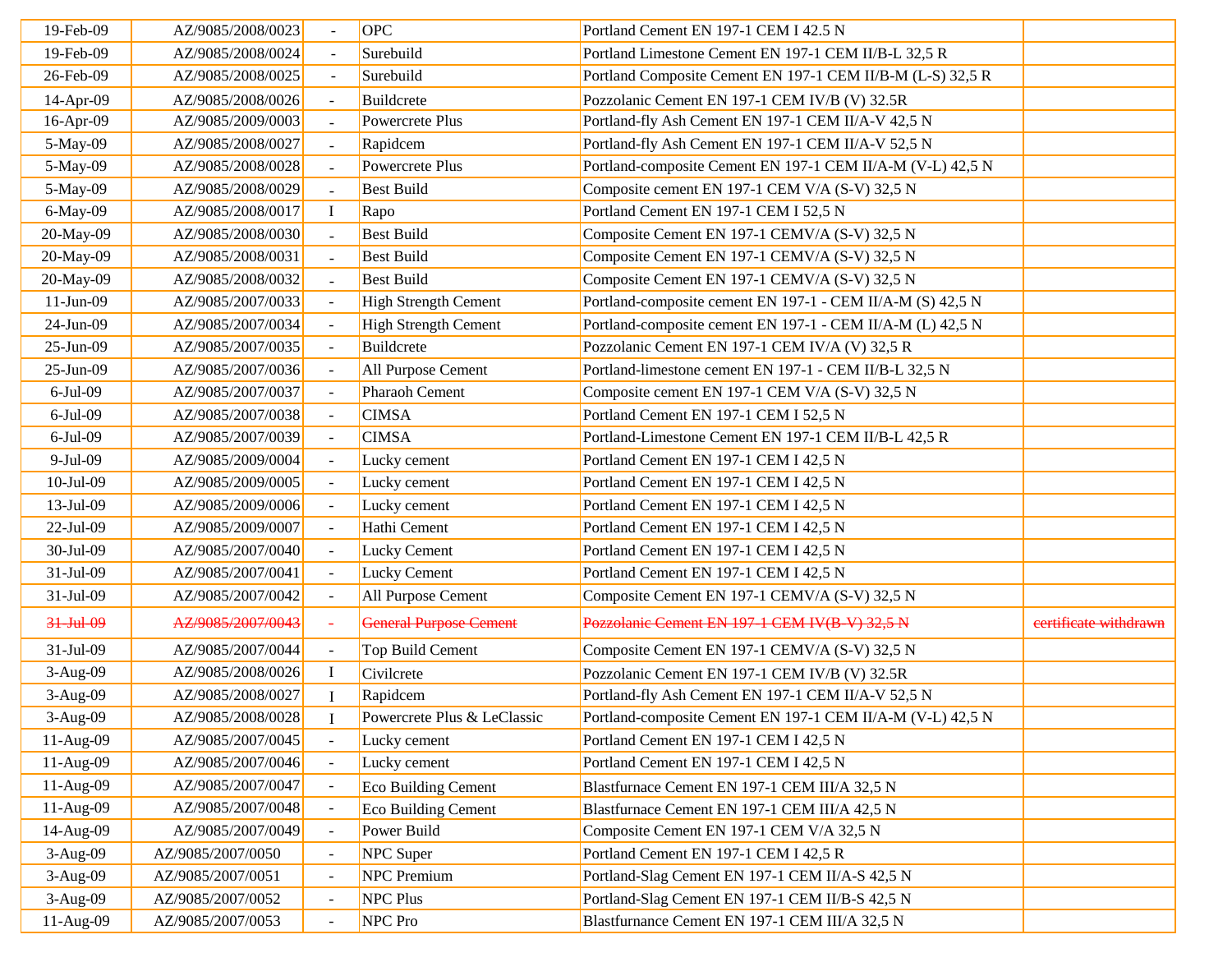| 11-Aug-09      | AZ/9085/2007/0054 |                          | <b>NPC Plus</b>             | Portland-Limestone Cement EN 197-1 CEM II/A-L 42,5 N         |                       |
|----------------|-------------------|--------------------------|-----------------------------|--------------------------------------------------------------|-----------------------|
| 11-Aug-09      | AZ/9085/2007/0055 |                          | NPC Pro                     | Portland-Limestone Cement EN 197-1 CEM II/B-L 32,5 N         |                       |
| 12-Aug-09      | AZ/9085/2007/0056 |                          | <b>NPC Plus</b>             | Portland-Limestone Cement EN 197-1 CEM II/A-L 32,5 R         |                       |
| 14-Sep-09      | AZ/9085/2007/0057 |                          | <b>Best Build</b>           | Composite Cement EN 197-1 CEMV/A (S-V) 32,5 N                |                       |
| 30-Sep-09      | AZ/9085/2007/0058 |                          | <b>High Strength Cement</b> | Portland-composite cement EN 197-1 - CEM II/A-M (V) 42,5 N   |                       |
| 13-Oct-09      | AZ/9085/2007/0059 | $\sim$                   | <b>Lucky Cement</b>         | Portland Cement EN 197-1 CEM I 42,5 N                        |                       |
| 27-Oct-09      | AZ/9085/2007/0060 | $\omega$                 | Aalborg White               | Portland Cement EN 197-1 CEM I 52,5 N                        |                       |
| 30-Oet-09      | AZ/9085/2007/0061 | $\sim$                   | Value Super Build           | Composite cement EN 197-1 CEM V/A (S-V) 32,5 N               | eertificate withdrawn |
| 9-Nov-09       | AZ/9085/2007/0062 | $\sim$                   | Rapid Hard Cement           | Portland Cement EN 197-1 CEM I 52,5 N                        |                       |
| 13-Nov-09      | AZ/9085/2007/0063 | $\overline{\phantom{a}}$ | <b>Value Power Build</b>    | Portland-fly ash cement EN 197-1 CEM II/B-V 42,5 N           | certificate withdrawn |
| 18-Nov-09      | AZ/9085/2007/0064 | $\sim$                   | Guang Yu                    | Portland-composite Cement EN 197-1 CEM II/A-M (S-V-L) 42,5 R |                       |
| 20-Nov-09      | AZ/9085/2007/0065 |                          | <b>NPC Plus</b>             | Portland-Slag Cement EN 197-1 CEM II/B-S 42,5 N              |                       |
| 20-Nov-09      | AZ/9085/2007/0066 |                          | <b>NPC Plus</b>             | Portland-composite Cement EN 197-1 CEM II/B-M (S-V) 42,5 N   |                       |
| 20-Nov-09      | AZ/9085/2007/0067 |                          | NPC Pro                     | Composite Cement EN 197-1 CEM V/A 32,5 N                     |                       |
| 20-Nov-09      | AZ/9085/2007/0068 |                          | <b>NPC Plus</b>             | Portland-composite Cement EN 197-1 CEM II/B-M (S-V) 42,5 N   |                       |
| 20-Nov-09      | AZ/9085/2007/0069 |                          | NPC Pro                     | Composite Cement EN 197-1 CEM V/A (S-V) 32,5 N               |                       |
| 20-Nov-09      | AZ/9085/2007/0070 | $\sim$                   | <b>NPC</b> Premium          | Portland-composite Cement EN 197-1 CEM II/A-M (S-V) 42,5 N   |                       |
| $2-Dec-09$     | AZ/9085/2007/0071 | $\sim$                   | Multi Purpose Cement        | Composite cement EN 197-1 CEM V/A (S-V) 32,5 N               |                       |
| $4-Dec-09$     | AZ/9085/2007/0072 |                          | Conch                       | Portland-composite Cement EN 197-1 CEM II/A-M (V-L) 42,5 R   |                       |
| $4-Dec-09$     | AZ/9085/2007/0073 |                          | NPC Pro                     | Blastfurnace cement EN 197-1 CEM III/A (S) 32,5 N            |                       |
| 10-Dec-09      | AZ/9085/2007/0074 |                          | Lucky Cement                | Portland Cement EN 197-1 CEM I 42,5 N                        |                       |
| 11-Dec-09      | AZ/9085/2007/0075 |                          | Guang Yu                    | Portland-composite Cement EN 197-1 CEM II/A-M (S-V-L) 42,5 R |                       |
| 11-Dec-09      | AZ/9085/2007/0076 | $\equiv$                 | Guang Yu                    | Portland-composite Cement EN 197-1 CEM II/A-M (S-V-L) 42,5 R |                       |
| 17-Dec-09      | AZ/9085/2007/0077 |                          | Cemsure & Calisment SWD     | Composite cement EN 197-1 CEM V/A (S-V) 32,5 N               |                       |
| 17-Dec-09      | AZ/9085/2007/0078 |                          | <b>Aman Cement</b>          | Composite cement EN 197-1 CEM V/A (S-V) 32,5 N               | certificate withdrawn |
| 17-Dec-09      | AZ/9085/2007/0079 |                          | <b>Lucky Cement</b>         | Portland Cement EN 197-1 CEM I 42,5 N                        |                       |
| 17-Dec-09      | AZ/9085/2007/0080 |                          | <b>Lucky Cement</b>         | Portland Cement EN 197-1 CEM I 42,5 N                        |                       |
| 22-Dec-09      | AZ/9085/2007/0081 |                          | <b>Rhino Cement</b>         | Composite Cement EN 197-1 CEM V/A (S-V) 32,5 N               |                       |
| 23-Dec-09      | AZ/9085/2007/0082 |                          | <b>Lucky Cement</b>         | Portland Cement EN 197-1 CEM I 42,5 N                        |                       |
|                | 2010              |                          |                             |                                                              |                       |
| $22-Jan-10$    | AZ/9085/2007/0083 |                          | Icon General Purpose        | Composite Cement EN 197-1 CEM V/A (S-V) 32,5 N               |                       |
| $1-Feb-10$     | AZ/9085/2007/0084 | $\sim$                   | <b>Lucky Cement</b>         | Portland Cement EN 197-1 CEM I 42,5 N                        |                       |
| $2$ -Feb- $10$ | AZ/9085/2007/0085 |                          | <b>Lucky Cement</b>         | Portland Cement EN 197-1 CEM I 42,5 N                        |                       |
| $2$ -Feb- $10$ | AZ/9085/2007/0086 |                          | <b>Lucky Cement</b>         | Portland Cement EN 197-1 CEM I 42,5 N                        |                       |
| $4$ -Feb- $10$ | AZ/9085/2007/0087 |                          | Multi Purpose Cement        | Masonry Cement EN 413-1 MC 22,5 X                            |                       |
| 5-Feb-10       | AZ/9085/2007/0088 |                          | Power Build                 | Composite Cement EN 197-1 CEM V/A (S-V) 32,5 N               |                       |
| 9-Feb-10       | AZ/9085/2007/0089 |                          | Icon General Purpose        | Masonry Cement EN 413-1 MC 22,5 X                            |                       |
| 23-Feb-10      | AZ/9085/2007/0090 |                          | <b>Lucky Cement</b>         | Portland Cement EN 197-1 CEM I 42,5 N                        |                       |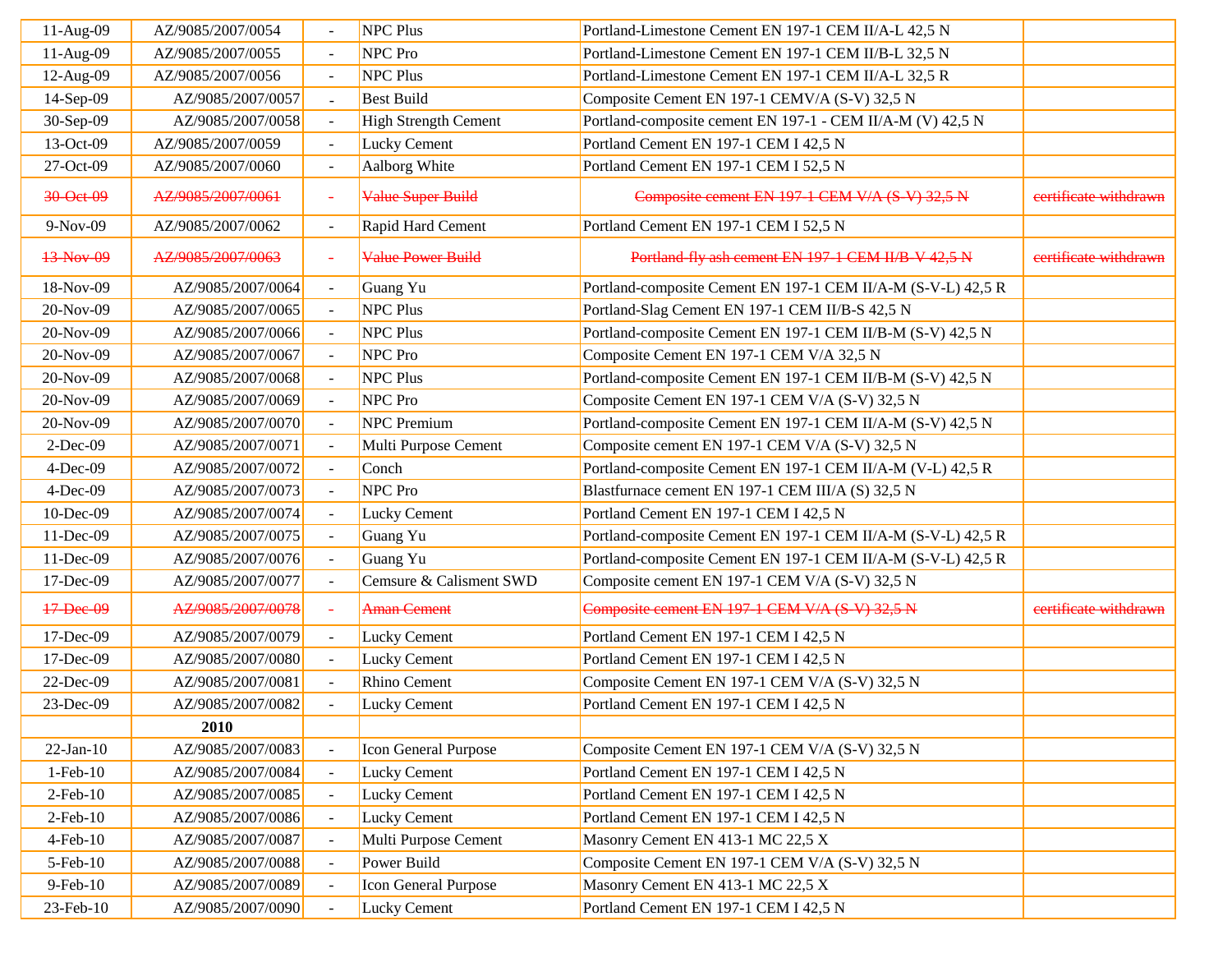| $2-Mar-10$      | AZ/9085/2007/0091 |                | <b>Lucky Cement</b>          | Portland Cement EN 197-1 CEM I 42,5 N                        |  |
|-----------------|-------------------|----------------|------------------------------|--------------------------------------------------------------|--|
| 24-Mar-10       | AZ/9085/2007/0092 |                | Lucky Cement                 | Portland Cement EN 197-1 CEM I 42,5 N                        |  |
| $6-Apr-10$      | AZ/9085/2007/0093 |                | Eco Building Cement          | Blast Furnace Cement EN 197-1 CEM III/A 32,5 N               |  |
| $15$ -Apr- $10$ | AZ/9085/2007/0094 |                | JK White Cement              | Portland Cement EN 197-1 CEM I 52,5 N                        |  |
| $15$ -Apr- $10$ | AZ/9085/2007/0095 |                | <b>JK White Cement</b>       | Portland-composite Cement EN 197-1 CEM II/A-M (P-L) 42,5 N   |  |
| $21-Apr-10$     | AZ/9085/2008/0026 | $\mathbf{I}$   | Leclassic                    | Pozzolanic Cement EN 197-1 CEM IV/B (V) 32.5R                |  |
| $21-Apr-10$     | AZ/9085/2007/0096 |                | Guang Yu                     | Portland-composite Cement EN 197-1 CEM II/A-M (S-V-L) 42,5 R |  |
| $22$ -Apr-10    | AZ/9085/2007/0002 | $\bf I$        | OPC                          | Portland cement EN 197-1 - CEM I 52,5 N                      |  |
| 21-May-10       | AZ/9085/2007/0097 | $\blacksquare$ | Guang Yu                     | Portland-composite Cement EN 197-1 CEM II/A-M (D-V-L) 42,5 R |  |
| $3-Jun-10$      | AZ/9085/2007/0098 |                | Buildcrete                   | Pozzolanic Cement EN 197-1 CEM IV/B (V) 32.5R                |  |
| $4-Jun-10$      | AZ/9085/2007/0099 |                | Roadcem                      | Portland-composite Cement EN 197-1 CEM II/B-M (V-S) 32,5 N   |  |
| $9-Jun-10$      | AZ/9085/2007/0100 |                | Rapid Hard Cement            | Portland Cement EN 197-1 CEM I 52,5 N                        |  |
| $10$ -Jun- $10$ | AZ/9085/2007/0101 |                | NPC Pro                      | Portland-fly ash cement EN 197-1 CEM II/B-V 32,5 N           |  |
| $19-Jul-10$     | AZ/9085/2008/0017 | $\rm II$       | Rapo                         | Portland Cement EN 197-1 CEM I 52,5 R                        |  |
| $27-Jul-10$     | AZ/9085/2007/0102 |                | <b>Falcon Cement</b>         | Portland Cement EN 197-1 CEM I 42,5 N                        |  |
| $28-Jul-10$     | AZ/9085/2007/0103 |                | <b>Falcon Cement</b>         | Portland Cement EN 197-1 CEM I 42,5 N                        |  |
| $28-Jul-10$     | AZ/9085/2007/0104 |                | <b>Falcon Cement</b>         | Portland Cement EN 197-1 CEM I 42,5 N                        |  |
| $29-Jul-10$     | AZ/9085/2008/0029 | $\bf{I}$       | <b>Best Build</b>            | Composite cement EN 197-1 CEM V/A (S-V) 32,5 R               |  |
| $2-Aug-10$      | AZ/9085/2007/0105 |                | <b>Falcon Cement</b>         | Portland Cement EN 197-1 CEM I 42,5 N                        |  |
| $10-Aug-10$     | AZ/9085/2008/0016 | $\bf{I}$       | Surebuild                    | Portland-composite Cement EN 197-1 CEM II/B-M (S-V) 32,5 R   |  |
| $11-Aug-10$     | AZ/9085/2007/0106 | $\sim$         | Falcon Cement                | Portland Cement EN 197-1 CEM I 42,5 N                        |  |
| 13-Aug-10       | AZ/9085/2007/0107 |                | <b>Falcon Cement</b>         | Portland Cement EN 197-1 CEM I 42,5 N                        |  |
| 18-Aug-10       | AZ/9085/2008/0018 | $\mathbf I$    | Surebuild                    | Pozzolanic Cement EN 197-1 CEM IV/A (V) 32,5R                |  |
| $23$ -Aug-10    | AZ/9085/2007/0108 |                | <b>Lucky Cement</b>          | Portland Cement EN 197-1 CEM I 42,5 N                        |  |
| 27-Aug-10       | AZ/9085/2007/0109 |                | <b>Falcon Cement</b>         | Portland Cement EN 197-1 CEM I 42,5 N                        |  |
| $31-Aug-10$     | AZ/9085/2007/0110 |                | Birla white                  | Portland Cement EN 197-1-CEM I 52,5 R                        |  |
| 31-Aug-10       | AZ/9085/2007/0111 |                | <b>NPC PRO</b>               | Portland-limestone Cement EN 197-1-CEM II/B-L 32,5 R         |  |
| $3-Sep-10$      | AZ/9085/2007/0112 |                | <b>Falcon Cement</b>         | Portland Cement EN 197-1 CEM I 42,5 N                        |  |
| $8-Sep-10$      | AZ/9085/2007/0113 |                | <b>Falcon Cement</b>         | Portland Cement EN 197-1 CEM I 42,5 N                        |  |
| 20-Sep-10       | AZ/9085/2007/0114 |                | <b>Falcon Cement</b>         | Portland Cement EN 197-1 CEM I 42,5 N                        |  |
| $20-Sep-10$     | AZ/9085/2007/0115 |                | <b>Falcon Cement</b>         | Portland Cement EN 197-1 CEM I 42,5 N                        |  |
| $21-Sep-10$     | AZ/9085/2007/0116 |                | <b>Lucky Cement</b>          | Portland Cement EN 197-1 CEM I 42,5 N                        |  |
| $23-Sep-10$     | AZ/9085/2007/0117 |                | <b>Falcon Cement</b>         | Portland Cement EN 197-1 CEM I 42,5 N                        |  |
| $23-Sep-10$     | AZ/9085/2007/0118 |                | <b>Falcon Cement</b>         | Portland Cement EN 197-1 CEM I 42,5 N                        |  |
| 29-Sep-10       | AZ/9085/2007/0119 |                | <b>Falcon Cement</b>         | Portland Cement EN 197-1 CEM I 42,5 N                        |  |
| $11-Oct-10$     | AZ/9085/2008/0012 | $\bf{I}$       | Rapo                         | Portland Cement EN 197-1 CEM I 52,5 R                        |  |
| 13-Dec-10       | AZ/9085/2007/0120 |                | <b>Falcon Cement</b>         | Portland Cement EN 197-1 CEM I 42,5 N                        |  |
| 13-Dec-10       | AZ/9085/2007/0121 |                | <b>Falcon Cement</b>         | Portland Cement EN 197-1 CEM I 42,5 N                        |  |
| 14-Dec-10       | AZ/9085/2007/0122 |                | <b>SAC Maple Leaf Cement</b> | Portland Cement EN 197-1 CEM I 42,5 R                        |  |
|                 | 2011              |                |                              |                                                              |  |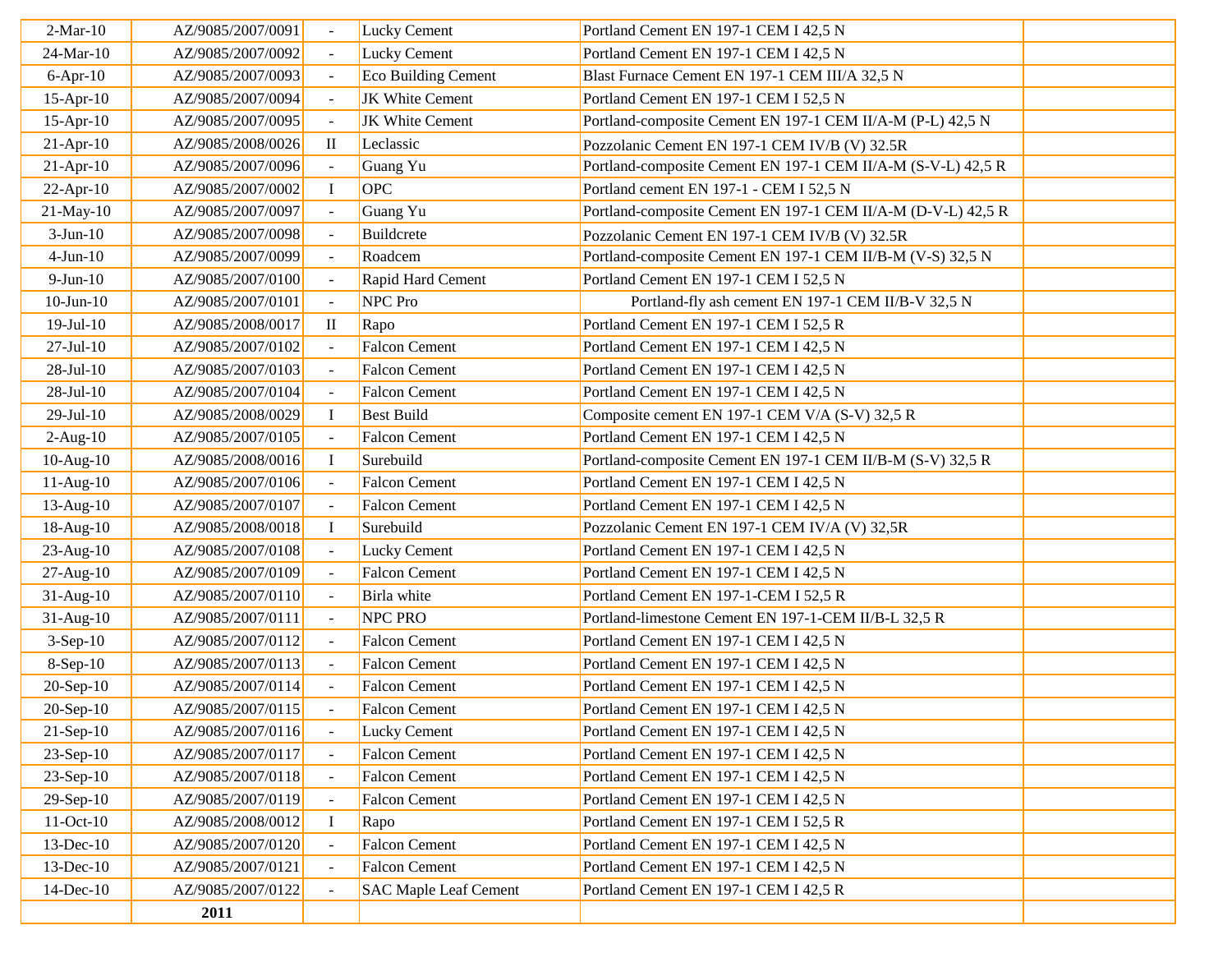| 13-Jan-11        | AZ/9085/2007/0123 |                | <b>Falcon Cement</b>   | Portland Cement EN 197-1 CEM I 42,5 N                      |  |
|------------------|-------------------|----------------|------------------------|------------------------------------------------------------|--|
| 20-Jan-11        | AZ/9085/2007/0124 |                | Lucky Cement           | Portland Cement EN 197-1 CEM I 42,5 N                      |  |
| $21-Jan-11$      | AZ/9085/2007/0125 |                | <b>Elephant Cement</b> | Portland Cement EN 197-1 CEM I 42,5 N                      |  |
| 26-Jan-11        | AZ/9085/2007/0126 |                | Powercrete Plus        | Portland-fly Ash Cement EN 197-1 CEM II/A-V 42,5 N         |  |
| $2$ -Feb-11      | AZ/9085/2007/0127 |                | <b>Lucky Cement</b>    | Portland Cement EN 197-1 CEM I 42,5 N                      |  |
| 7-Feb-11         | AZ/9085/2007/0128 | $\blacksquare$ | <b>OPC</b>             | Portland Cement EN 197-1 CEM I 42,5 N                      |  |
| $7-Feb-11$       | AZ/9085/2007/0129 |                | Lucky Cement           | Portland Cement EN 197-1 CEM I 42,5 N                      |  |
| $1-Mar-11$       | AZ/9085/2007/0130 |                | <b>Falcon Cement</b>   | Portland Cement EN 197-1 CEM I 42,5 N                      |  |
| 4-Mar-11         | AZ/9085/2007/0131 |                | Buildcrete             | Portland-limestone Cement EN 197-1 CEM II/B-L 32,5 R       |  |
| 4-Mar-11         | AZ/9085/2007/0132 |                | Falcon Cement          | Portland Cement EN 197-1 CEM I 42,5 N                      |  |
| 14-Mar-11        | AZ/9085/2007/0133 |                | <b>Falcon Cement</b>   | Portland Cement EN 197-1 CEM I 42,5 N                      |  |
| 14-Mar-11        | AZ/9085/2007/0134 |                | <b>Falcon Cement</b>   | Portland Cement EN 197-1 CEM I 42,5 N                      |  |
| 15-Mar-11        | AZ/9085/2007/0135 |                | Falcon Cement          | Portland Cement EN 197-1 CEM I 42,5 N                      |  |
| 16-Mar-11        | AZ/9085/2007/0136 |                | <b>Falcon Cement</b>   | Portland Cement EN 197-1 CEM I 42,5 N                      |  |
| 23-Mar-11        | AZ/9085/2007/0137 |                | <b>Falcon Cement</b>   | Portland Cement EN-197-1 CEM I 42,5 N                      |  |
| 24-Mar-11        | AZ/9085/2007/0138 |                | <b>Falcon Cement</b>   | Portland Cement EN-197-1 CEM I 42,5 N                      |  |
| 29-Mar-11        | AZ/9085/2007/0139 |                | <b>Falcon Cement</b>   | Portland Cement EN-197-1 CEM I 42,5 N                      |  |
| $5-Apr-11$       | AZ/9085/2007/0140 |                | <b>Falcon Cement</b>   | Portland Cement EN-197-1 CEM I 42,5 N                      |  |
| $8-Apr-11$       | AZ/9085/2007/0141 |                | <b>Falcon Cement</b>   | Portland Cement EN-197-1 CEM I 42,5 N                      |  |
| 20-Apr-11        | AZ/9085/2007/0142 |                | <b>Falcon Cement</b>   | Portland Cement EN-197-1 CEM I 42,5 N                      |  |
| 4-May-11         | AZ/9085/2007/0143 |                | Falcon Cement          | Portland Cement EN-197-1 CEM I 42,5 N                      |  |
| 9-May-11         | AZ/9085/2007/0144 |                | <b>Falcon Cement</b>   | Portland Cement EN-197-1 CEM I 42,5 N                      |  |
| 11-May-11        | AZ/9085/2007/0145 |                | <b>Falcon Cement</b>   | Portland Cement EN-197-1 CEM I 42,5 N                      |  |
| 12-May-11        | AZ/9085/2007/0146 |                | <b>Falcon Cement</b>   | Portland Cement EN-197-1 CEM I 42,5 N                      |  |
| 19-May-11        | AZ/9085/2007/0147 | $\sim$         | <b>Falcon Cement</b>   | Portland Cement EN-197-1 CEM I 42,5 N                      |  |
| 14-Jun-11        | AZ/9085/2007/0148 |                | <b>Falcon Cement</b>   | Portland Cement EN-197-1 CEM I 42,5 N                      |  |
| 14-Jun-11        | AZ/9085/2007/0149 |                | <b>Lucky Cement</b>    | Portland Cement EN 197-1 CEM I 42,5 N                      |  |
| 22-Jun-11        | AZ/9085/2007/0150 |                | <b>Falcon Cement</b>   | Portland Cement EN 197-1 CEM I 42,5 N                      |  |
| 24-Jun-11        | AZ/9085/2007/0151 |                | <b>IDM</b> Best Build  | Composite Cement EN 197-1 CEM V/A (S-V) 32,5 N             |  |
| 24-Jun-11        | AZ/9085/2007/0152 |                | <b>Falcon Cement</b>   | Portland Cement EN 197-1 CEM I 42,5 N                      |  |
| 27-Jun-11        | AZ/9085/2007/0153 |                | Hathi Cement           | Portland Cement EN 197-1 CEM I 42,5 N                      |  |
| 8-Jul-11         | AZ/9085/2007/0154 |                | Sanghi Cement          | Portland Cement EN 197-1 CEM I 42,5 N                      |  |
| $15 -$ Jul $-11$ | AZ/9085/2007/0155 |                | <b>Falcon Cement</b>   | Portland Cement EN 197-1 CEM I 42,5 N                      |  |
| 19-Jul-11        | AZ/9085/2007/0156 |                | <b>Falcon Cement</b>   | Portland Cement EN 197-1 CEM I 42,5 N                      |  |
| $29-Jul-11$      | AZ/9085/2007/0157 |                | <b>Falcon Cement</b>   | Portland Cement EN 197-1 CEM I 42,5 N                      |  |
| 10-Aug-11        | AZ/9085/2007/0158 |                | Sanghi Cement          | Portland Cement EN 197-1 CEM I 42,5 N                      |  |
| 10-Aug-11        | AZ/9085/2007/0159 |                | <b>Lucky Cement</b>    | Portland Cement EN 197-1 CEM I 42,5 N                      |  |
| 15-Aug-11        | AZ/9085/2008/0018 |                | Surebuild              | Portland-fly ash Cement EN 197-1 CEM II/B-V 42,5 N         |  |
| 15-Aug-11        | AZ/9085/2008/0016 | $\mathbf{I}$   | Surebuild              | Portland-composite Cement EN 197-1 CEM II/B-M (S-V) 42,5 N |  |
| 15-Aug-11        | AZ/9085/2008/0011 |                | Surebuild              | Portland-limestone Cement EN 197-1 CEM II/B-L 42,5 N       |  |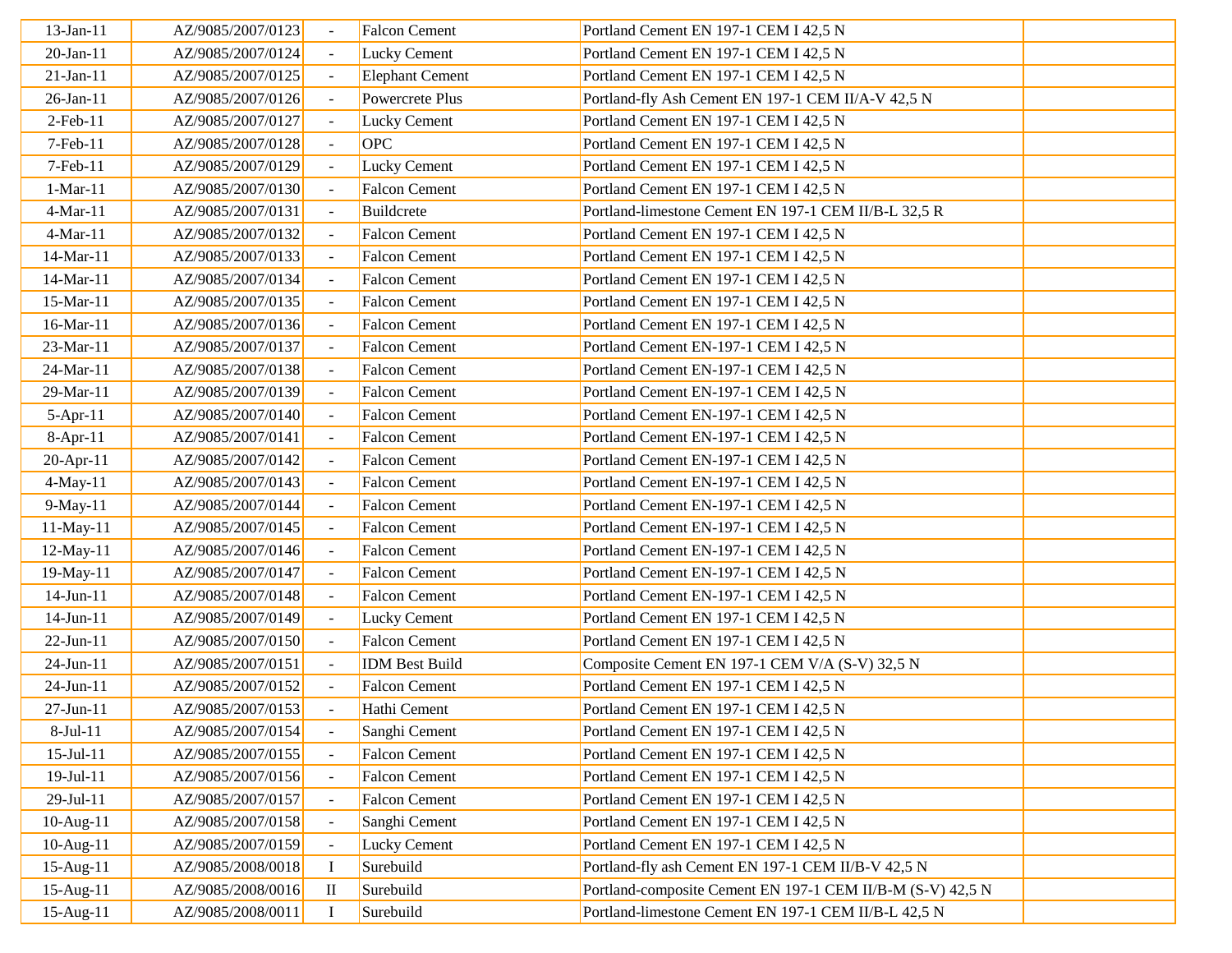| 15-Aug-11       | AZ/9085/2008/0023 | Ι.           | OPC                                             | Portland Cement EN 197-1 CEM I 52,5 N                      |  |
|-----------------|-------------------|--------------|-------------------------------------------------|------------------------------------------------------------|--|
| 15-Aug-11       | AZ/9085/2008/0024 | $\bf{I}$     | Surebuild                                       | Portland-limestone Cement EN 197-1 CEM II/A-L 42,5 N       |  |
| 19-Aug-11       | AZ/9085/2007/0160 |              | <b>Lucky Cement</b>                             | Portland Cement EN 197-1 CEM I 42,5 N                      |  |
| 19-Aug-11       | AZ/9085/2007/0161 |              | Sanghi Cement                                   | Portland Cement EN 197-1 CEM I 42,5 N                      |  |
| 24-Aug-11       | AZ/9085/2008/0015 | $\bf{I}$     | OPC                                             | Portland Cement EN 197-1 CEM I 52,5 N                      |  |
| 25-Aug-11       | AZ/9085/2007/0162 |              | <b>Falcon Cement</b>                            | Portland Cement EN 197-1 CEM I 42,5 N                      |  |
| 25-Aug-11       | AZ/9085/2007/0163 |              | Sanghi Cement                                   | Portland Cement EN 197-1 CEM I 42,5 N                      |  |
| 31-Aug-11       | AZ/9085/2007/0164 |              | Durabuild                                       | Pozzolanic Cement EN 197-1 CEM IV/B (V) 32.5 N             |  |
| 6-Sep-11        | AZ/9085/2007/0003 | $\Gamma$     | <b>Builders Pride General Purpose</b><br>Cement | Composite Cement EN 197-1 CEM V/A (S-V) 32,5 N             |  |
| 7-Sep-11        | AZ/9085/2007/0165 |              | <b>Falcon Cement</b>                            | Portland Cement EN 197-1 CEM I 42,5 N                      |  |
| 15-Sep-11       | AZ/9085/2007/0036 | $\bf I$      | <b>Builders Pride General Purpose</b><br>Cement | Portland-limestone Cement EN 197-1 CEM II/B-L 32,5 N       |  |
| 15-Sep-11       | AZ/9085/2007/0166 |              | <b>Falcon Cement</b>                            | Portland Cement EN 197-1 CEM I 42,5 N                      |  |
| 20-Sep-11       | AZ/9085/2007/0151 | $\bf{I}$     | <b>Build</b> It                                 | Composite Cement EN 197-1 CEM V/A (S-V) 32,5 N             |  |
| 20-Sep-11       | AZ/9085/2008/0032 |              | <b>Build</b> It                                 | Composite Cement EN 197-1 CEMV/A (S-V) 32,5 N              |  |
| 28-Sep-11       | AZ/9085/2008/0030 | $\mathbf{I}$ | <b>Build</b> It                                 | Composite Cement EN 197-1 CEMV/A (S-V) 32,5 N              |  |
| 30-Sep-11       | AZ/9085/2007/0167 |              | <b>Falcon Cement</b>                            | Portland Cement EN 197-1 CEM I 42,5 N                      |  |
| 14-Oct-11       | AZ/9085/2007/0168 |              | Lucky Cement                                    | Portland Cement EN 197-1 CEM I 42,5 N                      |  |
| 21-Oct-11       | AZ/9085/2007/0169 |              | Falcon Cement                                   | Portland Cement EN 197-1 CEM I 42,5 N                      |  |
| 25-Oct-11       | AZ/9085/2007/0077 | $\bf{I}$     | Cal-Cement / Cemsure                            | Composite Cement EN 197-1 CEM V/A (S-V) 32,5 N             |  |
| 25-Oct-11       | AZ/9085/2009/0001 | $\mathbf{I}$ | Cemsure                                         | Composite Cement EN 197-1 CEM V/A (S-V) 32,5 N             |  |
| 27-Oct-11       | AZ/9085/2007/0042 | $\mathbf I$  | Trojan All Purpose Cement /<br>Cemsure          | Composite Cement EN 197-1 CEM V/A (S-V) 32,5 N             |  |
| 27-Oct-11       | AZ/9085/2007/0170 |              | Kwikbuild Cement                                | Pozzolanic Cement EN 197-1 CEM IV/B (V) 32,5 R             |  |
| $2-Nov-11$      | AZ/9085/2008/0010 | $\bf I$      | OPC                                             | Portland Cement EN 197-1 CEM I 52,5 N                      |  |
| $3-Nov-11$      | AZ/9085/2007/0171 | $\sim$       | Askari Cement                                   | Portland Cement EN 197-1 CEM I 42,5 N                      |  |
| $3-Nov-11$      | AZ/9085/2007/0172 |              | <b>Falcon Cement</b>                            | Portland Cement EN 197-1 CEM I 42,5 N                      |  |
| 11-Nov-11       | AZ/9085/2007/0173 |              | Durabuild                                       | Pozzolanic Cement EN 197-1 CEM IV/B (V) 32,5 N             |  |
| 11-Nov-11       | AZ/9085/2007/0174 |              | <b>Falcon Cement</b>                            | Portland Cement EN 197-1 CEM I 42,5 N                      |  |
| 28-Nov-11       | AZ/9085/2008/0022 | $\mathbf I$  | OPC                                             | Portland Cement EN 197-1 CEM I 52,5 N                      |  |
| 28-Nov-11       | AZ/9085/2008/0019 | $\mathbf{I}$ | OPC                                             | Portland Cement EN 197-1 CEM I 52,5 N                      |  |
| 28-Nov-11       | AZ/9085/2007/0007 |              | <b>Builders Pride General Purpose</b><br>Cement | Composite cement EN 197-1 CEM V/A (S-V) 32,5 N             |  |
| 29-Nov-11       | AZ/9085/2008/0025 |              | Surebuild                                       | Portland-Composite Cement EN 197-1 CEM II/B-M (L-S) 42,5 N |  |
| 29-Nov-11       | AZ/9085/2008/0013 | $\bf{I}$     | <b>OPC</b>                                      | Portland Cement EN 197-1 CEM I 52,5 N                      |  |
| $12$ -Dec- $11$ | AZ/9085/2007/0175 |              | Best Build / Build It                           | Portland-Composite Cement EN 197-1 CEM II/B-M (L-S) 32,5 N |  |
| 13-Dec-11       | AZ/9085/2007/0008 |              | <b>Builders Pride General Purpose</b><br>Cement | Composite cement EN 197-1 CEM V/A (S-V) 32,5 N             |  |
|                 | 2012              |              |                                                 |                                                            |  |
| 8-Feb-12        | AZ/9085/2007/0176 |              | <b>Bestway Cement</b>                           | Portland Cement EN 197-1 CEM I 42,5 N                      |  |
| 10-Feb-12       | AZ/9085/2007/0177 |              | <b>Bestway Cement</b>                           | Portland Cement EN 197-1 CEM I 42,5 N                      |  |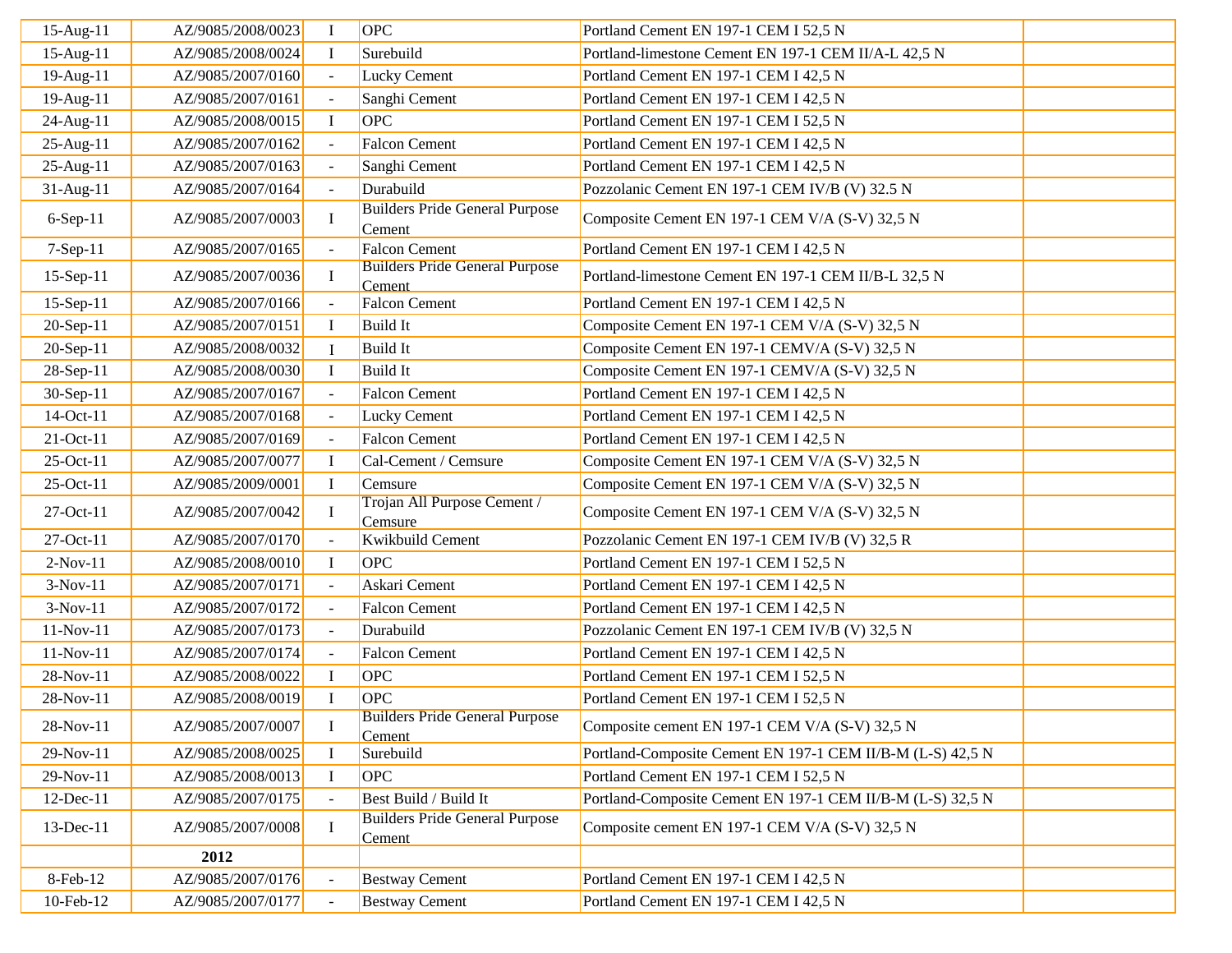| 14-Feb-12       | AZ/9085/2007/0178 |                          | Unicem                      | Portland-Limestone Cement EN 197-1 CEM II/B-L 32,5 R       |                       |
|-----------------|-------------------|--------------------------|-----------------------------|------------------------------------------------------------|-----------------------|
| 21-Feb-12       | AZ/9085/2007/0057 | $\bf I$                  | <b>Build It</b>             | Composite Cement EN 197-1 CEM V/A (S-V) 32,5 N             |                       |
| 23-Feb-12       | AZ/9085/2008/0031 | $\bf I$                  | <b>Build</b> It             | Composite Cement EN 197-1 CEM V/A (S-V) 32,5 N             |                       |
| $5-Mar-12$      | AZ/9085/2007/0179 | ÷                        | <b>Falcon</b> Cement        | Portland Cement EN 197-1 CEM I 42,5 N                      | eertificate withdrawn |
| 6-Mar-12        | AZ/9085/2007/0170 |                          | Hyperbuild Cement           | Pozzolanic Cement EN 197-1 CEM IV/B (V) 32,5 R             |                       |
| 26-Mar-12       | AZ/9085/2007/0180 | $\sim$                   | Masonry Cement              | Masonry Cement EN 413-1 MC 22,5 X                          |                       |
| $4-Apr-12$      | AZ/9085/2007/0181 |                          | NPC PRO/ Build              | Pozzolanic Cement EN 197-1 CEM IV/B (V) 32,5 N             |                       |
| $4-Apr-12$      | AZ/9085/2007/0182 |                          | NPC PRO/ Build              | Composite Cement EN 197-1 CEM V/B (S-V) 32,5 N             |                       |
| $4-Apr-12$      | AZ/9085/2007/0183 |                          | NPC PRO/ Build              | Pozzolanic Cement EN 197-1 CEM IV/B (V) 32,5 N             |                       |
| $4-Apr-12$      | AZ/9085/2007/0184 | $\overline{\phantom{a}}$ | NPC PRO/ Build              | Composite Cement EN 197-1 CEM V/B (S-V) 32,5 N             |                       |
| $5-Apr-12$      | AZ/9085/2007/0036 | $\rm{II}$                | All Purpose Cement          | Portland-limestone Cement EN 197-1 CEM II/B-L 32,5 R       |                       |
| 10-Apr-12       | AZ/9085/2007/0001 | $\bf I$                  | <b>High Strength Cement</b> | Portland-composite Cement EN 197-1 CEM II/A-M (V-L) 42,5 R |                       |
| $10$ -Apr- $12$ | AZ/9085/2007/0003 | $\mathbf{I}$             | All Purpose Cement          | Composite Cement EN 197-1 CEM V/A (S-V) 32,5 R             |                       |
| $10$ -Apr- $12$ | AZ/9085/2007/0006 |                          | Rapid Hard Cement           | Portland Cement EN 197-1 CEM I 52,5 R                      |                       |
| 10-Apr-12       | AZ/9085/2007/0093 | $\bf I$                  | Eco Building Cement         | Blastfurnace Cement EN 197-1 CEM III/A 42,5 N              |                       |
| $11-Apr-12$     | AZ/9085/2007/0008 | $\rm II$                 | All Purpose Cement          | Composite Cement EN 197-1 CEM V/A (S-V) 32,5 R             |                       |
| $11-Apr-12$     | AZ/9085/2007/0100 | $\bf{I}$                 | Rapid Hard Cement           | Portland Cement EN 197-1 CEM I 52,5 R                      |                       |
| 4/11/2012       | AZ/9085/2007/0058 | $\bf I$                  | <b>High Strength Cement</b> | Portland-composite Cement EN 197-1 CEM II/A-M (V-L) 42,5 R |                       |
| 18-Apr-12       | AZ/9085/2007/0125 | $\bf{I}$                 | Alpine Cement               | Portland Cement EN 197-1 CEM I 42,5 N                      |                       |
| $3-May-12$      | AZ/9085/2007/0007 | $\mathbf{I}$             | All Purpose Cement          | Composite Cement EN 197-1 CEM V/A (S-V) 32,5 R             |                       |
| $3-May-12$      | AZ/9085/2007/0033 |                          | <b>High Strength Cement</b> | Portland-composite Cement EN 197-1 CEM II/A-M (V-L) 42,5 R |                       |
| $7-May-12$      | AZ/9085/2007/0185 | $\omega$                 | <b>Botcem Cement</b>        | Portland-fly ash cement EN 197-1 CEM II/B-V 32,5 N         |                       |
| 9-May-12        | AZ/9085/2007/0186 |                          | Sanghi Cement               | Portland Cement EN 197-1 CEM I 42.5 N                      |                       |
| 9-May-12        | AZ/9085/2007/0187 |                          | Sanghi Cement               | Portland Cement EN 197-1 CEM I 42.5 N                      |                       |
| 15-May-12       | AZ/9085/2009/0003 | $\bf{I}$                 | Powercrete Plus             | Portland-fly ash Cement EN 197-1 CEM II/A-V 42,5 R         |                       |
| 15-May-12       | AZ/9085/2007/0188 |                          | <b>OBRAS</b>                | Portland-limestone Cement EN 197-1 CEM II/B-L 32,5 N       |                       |
| 21-May-12       | AZ/9085/2007/0189 | $\sim$                   | <b>Campha Cement</b>        | Portland-composite Cement EN 197-1 CEM II/A-M 42,5 N       | eertificate withdrawn |
| 28-May-12       | AZ/9085/2007/0190 | $\equiv$                 | <b>Bestway Cement</b>       | Portland Cement EN 197-1 CEM I 42.5 N                      |                       |
| $13$ -Jun- $12$ | AZ/9085/2007/0191 |                          | <b>Bestway Cement</b>       | Portland Cement EN 197-1 CEM I 42.5 N                      |                       |
| $15$ -Jun- $12$ | AZ/9085/2007/0034 |                          | High Strength Cement        | Portland-composite Cement EN 197-1 CEM II/A-M (L) 42,5 R   |                       |
| $15$ -Jun- $12$ | AZ/9085/2007/0036 | Ш                        | Roadstab Cement             | Portland-limestone Cement EN 197-1 CEM II/B-L 32,5 N       |                       |
| $19$ -Jun- $12$ | AZ/9085/2007/0003 | Ш                        | Roadstab Cement             | Composite Cement EN 197-1 CEM V/A (S-V) 32,5 N             |                       |
| $20$ -Jun- $12$ | AZ/9085/2007/0053 | $\bf{I}$                 | <b>Build Cement</b>         | Blastfurnace Cement EN 197-1 CEM III/A 32,5 N              |                       |
| $20$ -Jun-12    | AZ/9085/2007/0067 |                          | <b>Build Cement</b>         | Composite Cement EN 197-1 CEM V/A (S-V) 32,5 N             |                       |
| $20$ -Jun-12    | AZ/9085/2007/0055 |                          | <b>Build Cement</b>         | Portland-limestone Cement EN 197-1 CEM II/B-L 32,5 N       |                       |
| $20$ -Jun- $12$ | AZ/9085/2007/0192 |                          | Plus Cement                 | Portland-fly Ash Cement EN 197-1 CEM II/A-V 42,5 N         |                       |
| $20$ -Jun- $12$ | AZ/9085/2007/0193 |                          | Pro Cement                  | Portland-fly Ash Cement EN 197-1 CEM II/B-V 32,5 N         |                       |
| $20$ -Jun- $12$ | AZ/9085/2007/0194 |                          | Plus Cement                 | Portland-fly Ash Cement EN 197-1 CEM II/A-V 42,5 N         |                       |
| $3-Jul-12$      | AZ/9085/2007/0195 |                          | <b>Bestway Cement</b>       | Portland Cement EN 197-1 CEM I 42.5 N                      |                       |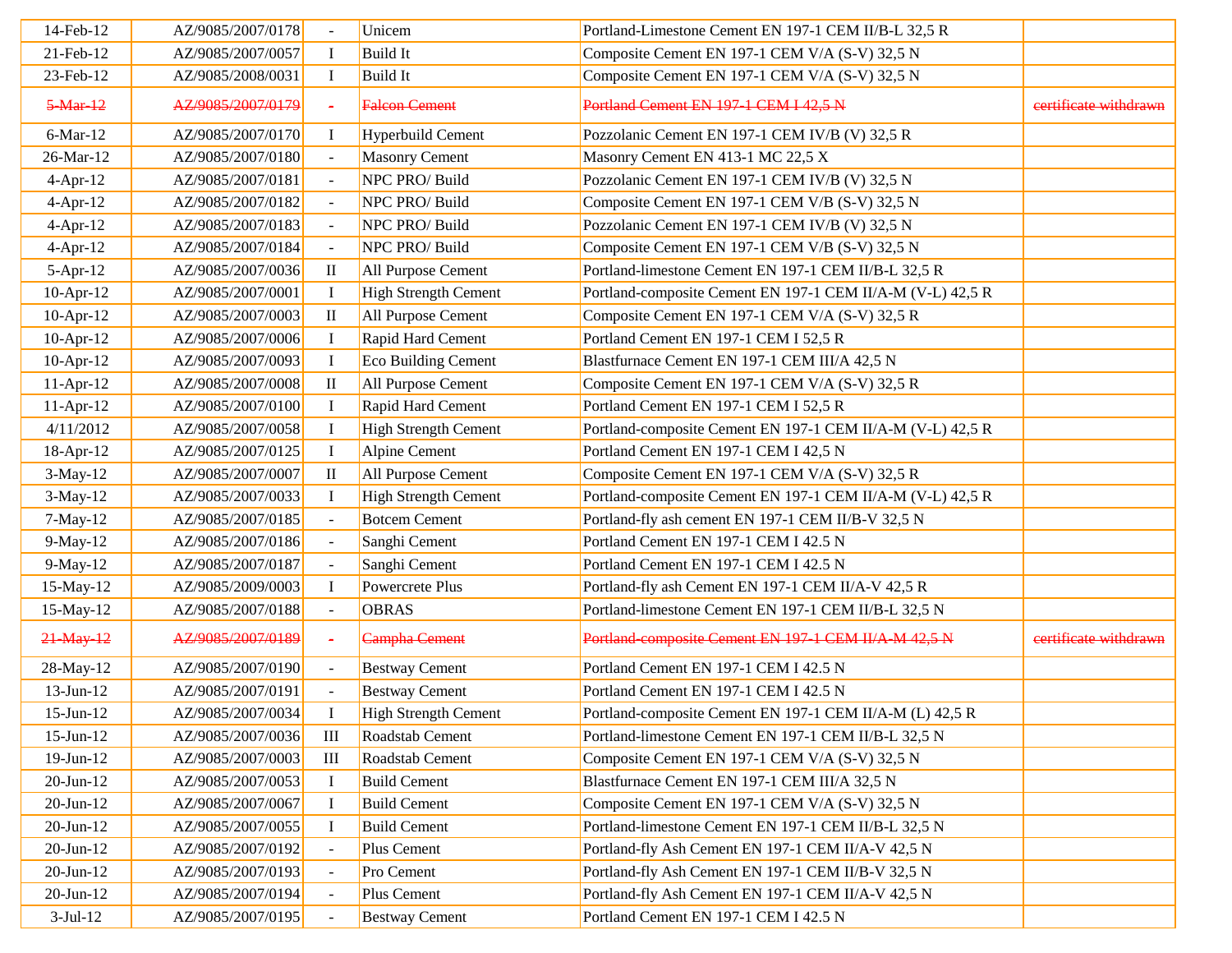| 19-Jul-12       | AZ/9085/2007/0196 |                | Aman Cement                        | Composite Cement EN 197-1 CEM V/A (S-V) 32,5 N             |  |
|-----------------|-------------------|----------------|------------------------------------|------------------------------------------------------------|--|
| $20-Jul-12$     | AZ/9085/2007/0048 | $\mathbf I$    | Eco Building Cement                | Blastfurnace Cement EN 197-1 CEM III/A 42,5 N              |  |
| $25$ -Jul-12    | AZ/9085/2008/0028 | $\mathbf{I}$   | Powercrete Plus                    | Portland-composite Cement EN 197-1 CEM II/A-M (V-L) 42,5 R |  |
| 20-Aug-12       | AZ/9085/2007/0131 | $\bf{I}$       | Durabuild                          | Portland-limestone Cement EN 197-1 CEM II/B-L 32,5 N       |  |
| 22-Aug-12       | AZ/9085/2007/0197 |                | <b>Bestway Cement/Super Cement</b> | Portland Cement EN 197-1 CEM I 42.5 N                      |  |
| 22-Aug-12       | AZ/9085/2007/0198 |                | <b>Bestway Cement</b>              | Portland Cement EN 197-1 CEM I 42.5 N                      |  |
| $6-Sep-12$      | AZ/9085/2007/0199 |                | <b>SAC Maple Leaf Cement</b>       | Portland Cement EN 197-1 CEM I 42.5 R                      |  |
| 19-Sep-12       | AZ/9085/2007/0170 | $\rm II$       | Kwikbuild Cement                   | Composite Cement EN 197-1 CEM V/A (S-V) 32,5 R             |  |
| 20-Sep-12       | AZ/9085/2007/0200 |                | Best Build / Build It              | Portland-Limestone Cement EN 197-1 CEM II/A-L 32,5 N       |  |
| 21-Sep-12       | AZ/9085/2007/0201 |                | Royal Cement                       | Portland White Cement EN 197-1 CEM I 52,5 N                |  |
| 25-Sep-12       | AZ/9085/2007/0202 |                | Fauji Cement                       | Odinary Portland Cemnt EN197-CEM I 42.5N                   |  |
| 27-Sep-12       | AZ/9085/2007/0203 |                | <b>Bestway Cement</b>              | Portland Cement EN-197-1 CEM I 42,5 N                      |  |
| 10-Oct-12       | AZ/9085/2007/0204 | $\sim$         | <b>Black Bull</b>                  | Portland Cement EN-197-1 CEM I 42,5 N                      |  |
| 16-Oct-12       | AZ/9085/2007/0205 |                | Power Cement                       | Portland Cement EN-197-1 CEM I 42,5 N                      |  |
| 23-Oct-12       | AZ/9085/2008/0023 | $\rm II$       | OPC/ Premio                        | Portland Cement EN-197-1 CEM I 52,5 N                      |  |
| 23-Oct-12       | AZ/9085/2008/0024 | $\mathbf{I}$   | Surebuild/Forca                    | Portland-Limestone Cement EN 197-1 CEM II/A-L 42,5 N       |  |
| 25-Oct-12       | AZ/9085/2008/0011 | $\mathbf{I}$   | Surebuild/Forca                    | Portland-Limestone Cement EN 197-1 CEM II/B-L 42,5 N       |  |
| 25-Oct-12       | AZ/9085/2007/0178 | $\mathbf I$    | Unicem/Obras/Sureroad/Botcem       | Portland-Limestone Cement EN 197-1 CEM II/B-L 32,5 N       |  |
| 25-Oct-12       | AZ/9085/2007/0188 | $\bf{I}$       | Obras/Sureroad                     | Portland-Limestone Cement EN 197-1 CEM II/B-L 32,5 N       |  |
| 30-Oct-12       | AZ/9085/2008/0010 | $\rm II$       | OPC/Premio                         | Portland Cement EN-197-1 CEM I 52,5 N                      |  |
| 11-Aug-12       | AZ/9085/2008/0025 | $\mathbf{I}$   | Surebuild/Sureroad                 | Portland-Composite Cement EN 197-1 CEM II/B-M (L-S) 32,5 N |  |
| 11-Sep-12       | AZ/9085/2007/0206 |                | <b>SAC White Cement</b>            | Portland Cement EN-197-1 CEM I 42,5 N                      |  |
| $11$ -Dec- $12$ | AZ/9085/2007/0131 | $\mathbf{I}$   | Roadcem                            | Portland-Limestone Cement EN 197-1 CEM II/B-L 32,5 N       |  |
| 12-Nov-12       | AZ/9085/2008/0020 | $\mathbf{I}$   | Surebuild/Sureroad                 | Portland-Limestone Cement EN 197-1 CEM II/A-L 32,5 N       |  |
|                 | 2013              |                |                                    |                                                            |  |
| $2-Aug-13$      | AZ/9085/2007/0207 | $\blacksquare$ | <b>Falcon Cement</b>               | Portland Cement EN 197-1 CEM I 42,5 N                      |  |
| 26-Feb-13       | AZ/9085/2007/0208 | $\blacksquare$ | <b>Lucky Cement</b>                | Portland Cement EN 197-1 CEM I 42,5 N                      |  |
| 20-Mar-13       | AZ/9085/2007/0209 |                | All Purpose Cement                 | Blastfurnace Cement EN 197-1 CEM III/A 32,5 R              |  |
| 25-Mar-13       | AZ/9085/2007/0210 |                | Sureroad                           | Portland-Composite Cement EN 197-1 CEM II/B-M (S-V) 32,5 N |  |
| 27-Mar-13       | AZ/9085/2007/0211 |                | <b>Lucky Cement</b>                | Portland Cement EN 197-1 CEM I 42,5 N                      |  |
| 24-Apr-13       | AZ/9085/2007/0212 |                | Sureroad                           | Portland-fly Ash Cement EN 197-1 CEM II/B-V 32,5 N         |  |
| $25 - Apr - 13$ | AZ/9085/2007/0213 |                | <b>BB</b> Cement                   | Masonry Cement EN 413-1 MC 22,5 X                          |  |
| $25 - Apr - 13$ | AZ/9085/2007/0214 |                | Alpine Cement                      | Portland Cement EN 197-1 CEM I 42,5 N & CEM I 42,5 R       |  |
| $5-Sep-13$      | AZ/9085/2007/0007 | Ш              | <b>Star Cement</b>                 | Composite Cement EN 197-1 CEM V/A (S-V) 32,5 N             |  |
| 15-May-13       | AZ/9085/2007/0125 | $\mathbf{I}$   | Alpine Cement                      | Portland Cement EN 197-1 CEM I 42,5 R                      |  |
| 20-May-13       | AZ/9085/2007/0003 | IV             | <b>Star Cement</b>                 | Composite Cement EN 197-1 CEM V/A (S-V) 32,5 N             |  |
| 21-May-13       | AZ/9085/2007/0215 |                | <b>Conch Cement</b>                | Portland-Composite Cement EN 197-1 CEM II/A-M 42,5 R       |  |
| 21-May-13       | AZ/9085/2007/0216 |                | Conch Cement                       | Portland-Composite Cement EN 197-1 CEM II/B-M 32,5 R       |  |
| 27-May-13       | AZ/9085/2007/0008 | Ш              | <b>Star Cement</b>                 | Composite Cement EN 197-1 CEM V/A (S-V) 32,5 N             |  |
| 30-May-13       | AZ/9085/2007/0036 | IV             | <b>Star Cement</b>                 | Portland-Limestone Cement EN 197-1 CEM II/B-L 32,5 N       |  |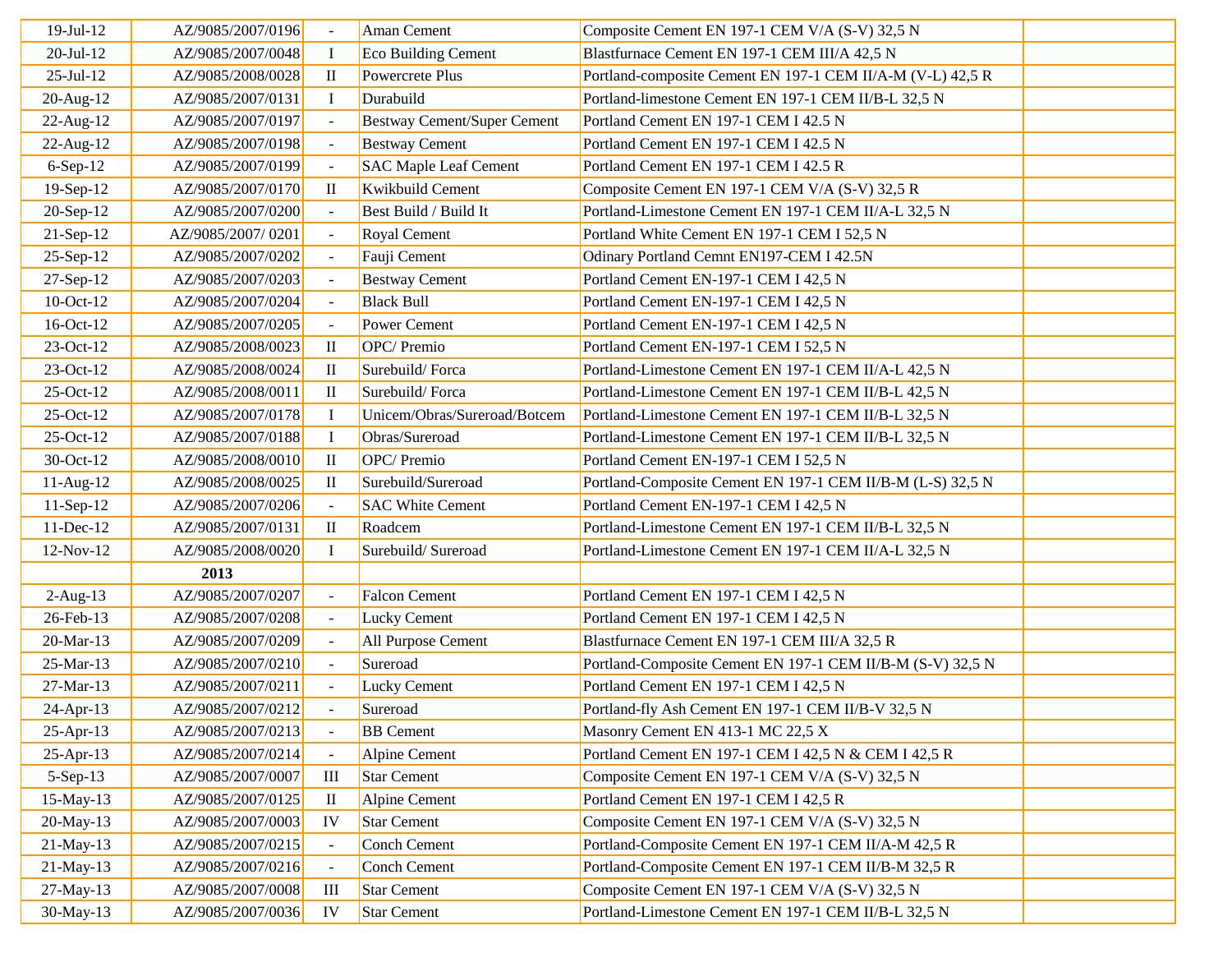| $7-Mar-13$<br>AZ/9085/2007/0069<br>Composite Cement EN 197-1 CEM V/A (S-V) 32,5 N<br><b>Build/NPC CM</b><br>Original Black/42,5 N<br>Portland-Composite Cement EN 197-1 CEM II/B-M (S-V) 42,5 N<br>$7-Mar-13$<br>AZ/9085/2007/0068<br>$\mathbf I$<br>Original Blue/ 32,5 N/ Original<br>Blastfurnace Cement EN 197-1 CEM III/A 32,5 N<br>$7-Mar-13$<br>AZ/9085/2007/0053<br>$\mathbf{I}$<br><b>Build</b><br>Original Black/ 42,5 N/ Original<br>Portland-Slag Cement EN 197-1 CEM II/B-S 42,5 N<br>$7-Mar-13$<br>AZ/9085/2007/0052<br><b>PRO-R</b><br>Original Blue/ 32,5 N/ Original<br>7-Apr-13<br>AZ/9085/2007/0073<br>Blastfurnace Cement EN 197-1 CEM III/A (S) 32,5 N<br>Build<br>Original Blue/ 32,5 N/ Original<br>7-Apr-13<br>$\mathbf{I}$<br>Composite Cement EN 197-1 CEM V/A (S-V) 32,5 N<br>AZ/9085/2007/0067<br>Build/NPC CM<br>Original Black/ 42,5 N/ Original<br>Portland-Composite Cement EN 197-1 CEM II/B-M (S-V) 42,5 N<br>$7-Apr-13$<br>AZ/9085/2007/0066<br>PRO-R<br>Original Black/ 42,5 N/ Original<br>Portland-Slag Cement EN 197-1 CEM II/B-S (S) 42,5 N<br>AZ/9085/2007/0065<br>$7-Apr-13$<br>PRO-R<br>$7-May-13$<br>Original Black/42,5 N<br>Portland-Limestone Cement EN 197-1 CEM II/A-L 42,5 N<br>AZ/9085/2007/0054<br>Original Black<br>Portland-Limestone Cement EN 197-1 CEM II/A-L 32,5 R<br>$7-May-13$<br>AZ/9085/2007/0056<br>Original Blue/ 32,5 N/ Original<br>Portland-Limestone Cement EN 197-1 CEM II/B-L 32,5 N<br>$7-May-13$<br>AZ/9085/2007/0055<br>$\mathbf{I}$<br>Build/NPC CM<br>Original Blue/ Original PRO-R/<br>AZ/9085/2007/0111<br>Portland-Limestone Cement EN 197-1 CEM II/B-L 32,5 R<br>$7-May-13$<br><b>PRO-R</b><br>Song Gianh Cement<br>AZ/9085/2007/0217<br>Portland Cement EN 197-1 CEM I 42,5 N<br>$7-Sep-13$<br>V<br>All Purpose Cement<br>$25 - Jul - 13$<br>AZ/9085/2007/0003<br>Composite Cement EN 197-1 CEM V/A (S-V) 42,5 N<br>All Purpose Cement<br>Composite Cement EN 197-1 CEM V/A (S-V) 42,5 N<br>$25 - Jul - 13$<br>AZ/9085/2007/0008<br>IV<br>All Purpose Cement<br>Composite Cement EN 197-1 CEM V/A (S-V) 42,5 N<br>$26$ -Jul-13<br>AZ/9085/2007/0007<br>IV<br><b>High Strength Cement</b><br>Portland-Composite Cement EN 197-1 CEM II/A-M (L) 52,5 N<br>AZ/9085/2007/0034<br>$26$ -Jul-13<br>П<br>All Purpose Cement<br>Blastfurnace Cement EN 197-1 CEM III/A 42,5 N<br>26-Jul-13<br>AZ/9085/2007/0209<br>$\mathbf{I}$<br>Surebuild<br>Blastfurnace Cement EN 197-1 CEM III/A 42,5 N<br>$8-Jun-13$<br>AZ/9085/2007/0218<br>AZ/9085/2007/0219<br>Power Cement<br>Portland Cement EN 197-1 CEM I 42,5 N<br>14-Aug-13<br>16-Aug-13<br>AZ/9085/2007/0220<br>Value Super Build<br>Composite Cement EN 197-1 CEM V/A (S-V) 32,5 N<br>Original Black/NPC Plus<br>Portland-Limestone Cement EN 197-1 CEM II/A-L 42.5 R<br>$22$ -Aug-13<br>AZ/9085/2007/0221<br>Buildcrete<br>29-Aug-13<br>AZ/9085/2007/0222<br>Pozzolanic Cement EN 197-1 CEM IV/B (V) 42,5 N<br>9-Nov-13<br>AZ/9085/2007/0036<br>All Purpose Cement<br>Portland-Limestone Cement EN 197-1 CEM II/B-L 42,5 N<br>V<br>AZ/9085/2007/0223<br><b>Binani</b> Cement<br>10-Oct-13<br>Portland Cement EN 197-1 CEM I 42,5 N<br>Obras<br>$\;$ I<br>Portland-fly Ash Cement EN 197-1 CEM II/B-V 32,5 N<br>25-Nov-13<br>AZ/9085/2007/0212<br>Portland-fly Ash Cement EN 197-1 CEM II/B-V 42,5 N<br>25-Nov-13<br>AZ/9085/2008/0018<br>$\rm II$<br>Forca<br>Portland-composite Cement EN 197-1 CEM II/B-M (L-S) 32,5 N<br>26-Nov-13<br>AZ/9085/2008/0025<br>III<br>Obras<br>26-Nov-13<br>AZ/9085/2008/0025<br>IV<br>Forca<br>Portland-composite Cement EN 197-1 CEM II/B-M (L-S) 42,5 N<br>26-Nov-13<br>AZ/9085/2008/0013<br>Premio<br>Portland Cement EN 197-1 CEM I 52,5 N<br>П<br>29-Nov-13<br>AZ/9085/2007/0224<br>Surebuild/Forca<br>Portland-Limestone Cement EN 197-1 CEM II/A-L 42,5 N<br>AZ/9085/2007/0225<br>Sureroad/Obras<br>Portland-Limestone Cement EN 197-1 CEM II/B-L 32,5 N<br>29-Nov-13<br>Portland-Limestone Cement EN 197-1 CEM II/B-L 32,5 N<br>12-Feb-13<br>AZ/9085/2007/0226<br>Bestbuild/Build It<br>Unicem/Obras/Botcem<br>Portland-Limestone Cement EN 197-1 CEM II/B-L 32,5 R<br>12-Mar-13<br>AZ/9085/2007/0178<br>П<br>$12$ -Apr-13<br>AZ/9085/2007/0007<br><b>Builders Pride</b><br>Composite Cement EN 197-1 CEM V/B (S-V) 32,5 N<br>V |  |                                 |  |
|-----------------------------------------------------------------------------------------------------------------------------------------------------------------------------------------------------------------------------------------------------------------------------------------------------------------------------------------------------------------------------------------------------------------------------------------------------------------------------------------------------------------------------------------------------------------------------------------------------------------------------------------------------------------------------------------------------------------------------------------------------------------------------------------------------------------------------------------------------------------------------------------------------------------------------------------------------------------------------------------------------------------------------------------------------------------------------------------------------------------------------------------------------------------------------------------------------------------------------------------------------------------------------------------------------------------------------------------------------------------------------------------------------------------------------------------------------------------------------------------------------------------------------------------------------------------------------------------------------------------------------------------------------------------------------------------------------------------------------------------------------------------------------------------------------------------------------------------------------------------------------------------------------------------------------------------------------------------------------------------------------------------------------------------------------------------------------------------------------------------------------------------------------------------------------------------------------------------------------------------------------------------------------------------------------------------------------------------------------------------------------------------------------------------------------------------------------------------------------------------------------------------------------------------------------------------------------------------------------------------------------------------------------------------------------------------------------------------------------------------------------------------------------------------------------------------------------------------------------------------------------------------------------------------------------------------------------------------------------------------------------------------------------------------------------------------------------------------------------------------------------------------------------------------------------------------------------------------------------------------------------------------------------------------------------------------------------------------------------------------------------------------------------------------------------------------------------------------------------------------------------------------------------------------------------------------------------------------------------------------------------------------------------------------------------------------------------------------------------------------------------------------------------------------------------------------------------------------------------------------------------------------------------------------------------------------------------------------------------------------------------------------------------------------------------------------------------------------------------------------------------------------------------------------------------------------------------------------------------------------------------------------------------------------------------|--|---------------------------------|--|
|                                                                                                                                                                                                                                                                                                                                                                                                                                                                                                                                                                                                                                                                                                                                                                                                                                                                                                                                                                                                                                                                                                                                                                                                                                                                                                                                                                                                                                                                                                                                                                                                                                                                                                                                                                                                                                                                                                                                                                                                                                                                                                                                                                                                                                                                                                                                                                                                                                                                                                                                                                                                                                                                                                                                                                                                                                                                                                                                                                                                                                                                                                                                                                                                                                                                                                                                                                                                                                                                                                                                                                                                                                                                                                                                                                                                                                                                                                                                                                                                                                                                                                                                                                                                                                                                                                     |  | Original Blue/ 32,5 N/ Original |  |
|                                                                                                                                                                                                                                                                                                                                                                                                                                                                                                                                                                                                                                                                                                                                                                                                                                                                                                                                                                                                                                                                                                                                                                                                                                                                                                                                                                                                                                                                                                                                                                                                                                                                                                                                                                                                                                                                                                                                                                                                                                                                                                                                                                                                                                                                                                                                                                                                                                                                                                                                                                                                                                                                                                                                                                                                                                                                                                                                                                                                                                                                                                                                                                                                                                                                                                                                                                                                                                                                                                                                                                                                                                                                                                                                                                                                                                                                                                                                                                                                                                                                                                                                                                                                                                                                                                     |  |                                 |  |
|                                                                                                                                                                                                                                                                                                                                                                                                                                                                                                                                                                                                                                                                                                                                                                                                                                                                                                                                                                                                                                                                                                                                                                                                                                                                                                                                                                                                                                                                                                                                                                                                                                                                                                                                                                                                                                                                                                                                                                                                                                                                                                                                                                                                                                                                                                                                                                                                                                                                                                                                                                                                                                                                                                                                                                                                                                                                                                                                                                                                                                                                                                                                                                                                                                                                                                                                                                                                                                                                                                                                                                                                                                                                                                                                                                                                                                                                                                                                                                                                                                                                                                                                                                                                                                                                                                     |  |                                 |  |
|                                                                                                                                                                                                                                                                                                                                                                                                                                                                                                                                                                                                                                                                                                                                                                                                                                                                                                                                                                                                                                                                                                                                                                                                                                                                                                                                                                                                                                                                                                                                                                                                                                                                                                                                                                                                                                                                                                                                                                                                                                                                                                                                                                                                                                                                                                                                                                                                                                                                                                                                                                                                                                                                                                                                                                                                                                                                                                                                                                                                                                                                                                                                                                                                                                                                                                                                                                                                                                                                                                                                                                                                                                                                                                                                                                                                                                                                                                                                                                                                                                                                                                                                                                                                                                                                                                     |  |                                 |  |
|                                                                                                                                                                                                                                                                                                                                                                                                                                                                                                                                                                                                                                                                                                                                                                                                                                                                                                                                                                                                                                                                                                                                                                                                                                                                                                                                                                                                                                                                                                                                                                                                                                                                                                                                                                                                                                                                                                                                                                                                                                                                                                                                                                                                                                                                                                                                                                                                                                                                                                                                                                                                                                                                                                                                                                                                                                                                                                                                                                                                                                                                                                                                                                                                                                                                                                                                                                                                                                                                                                                                                                                                                                                                                                                                                                                                                                                                                                                                                                                                                                                                                                                                                                                                                                                                                                     |  |                                 |  |
|                                                                                                                                                                                                                                                                                                                                                                                                                                                                                                                                                                                                                                                                                                                                                                                                                                                                                                                                                                                                                                                                                                                                                                                                                                                                                                                                                                                                                                                                                                                                                                                                                                                                                                                                                                                                                                                                                                                                                                                                                                                                                                                                                                                                                                                                                                                                                                                                                                                                                                                                                                                                                                                                                                                                                                                                                                                                                                                                                                                                                                                                                                                                                                                                                                                                                                                                                                                                                                                                                                                                                                                                                                                                                                                                                                                                                                                                                                                                                                                                                                                                                                                                                                                                                                                                                                     |  |                                 |  |
|                                                                                                                                                                                                                                                                                                                                                                                                                                                                                                                                                                                                                                                                                                                                                                                                                                                                                                                                                                                                                                                                                                                                                                                                                                                                                                                                                                                                                                                                                                                                                                                                                                                                                                                                                                                                                                                                                                                                                                                                                                                                                                                                                                                                                                                                                                                                                                                                                                                                                                                                                                                                                                                                                                                                                                                                                                                                                                                                                                                                                                                                                                                                                                                                                                                                                                                                                                                                                                                                                                                                                                                                                                                                                                                                                                                                                                                                                                                                                                                                                                                                                                                                                                                                                                                                                                     |  |                                 |  |
|                                                                                                                                                                                                                                                                                                                                                                                                                                                                                                                                                                                                                                                                                                                                                                                                                                                                                                                                                                                                                                                                                                                                                                                                                                                                                                                                                                                                                                                                                                                                                                                                                                                                                                                                                                                                                                                                                                                                                                                                                                                                                                                                                                                                                                                                                                                                                                                                                                                                                                                                                                                                                                                                                                                                                                                                                                                                                                                                                                                                                                                                                                                                                                                                                                                                                                                                                                                                                                                                                                                                                                                                                                                                                                                                                                                                                                                                                                                                                                                                                                                                                                                                                                                                                                                                                                     |  |                                 |  |
|                                                                                                                                                                                                                                                                                                                                                                                                                                                                                                                                                                                                                                                                                                                                                                                                                                                                                                                                                                                                                                                                                                                                                                                                                                                                                                                                                                                                                                                                                                                                                                                                                                                                                                                                                                                                                                                                                                                                                                                                                                                                                                                                                                                                                                                                                                                                                                                                                                                                                                                                                                                                                                                                                                                                                                                                                                                                                                                                                                                                                                                                                                                                                                                                                                                                                                                                                                                                                                                                                                                                                                                                                                                                                                                                                                                                                                                                                                                                                                                                                                                                                                                                                                                                                                                                                                     |  |                                 |  |
|                                                                                                                                                                                                                                                                                                                                                                                                                                                                                                                                                                                                                                                                                                                                                                                                                                                                                                                                                                                                                                                                                                                                                                                                                                                                                                                                                                                                                                                                                                                                                                                                                                                                                                                                                                                                                                                                                                                                                                                                                                                                                                                                                                                                                                                                                                                                                                                                                                                                                                                                                                                                                                                                                                                                                                                                                                                                                                                                                                                                                                                                                                                                                                                                                                                                                                                                                                                                                                                                                                                                                                                                                                                                                                                                                                                                                                                                                                                                                                                                                                                                                                                                                                                                                                                                                                     |  |                                 |  |
|                                                                                                                                                                                                                                                                                                                                                                                                                                                                                                                                                                                                                                                                                                                                                                                                                                                                                                                                                                                                                                                                                                                                                                                                                                                                                                                                                                                                                                                                                                                                                                                                                                                                                                                                                                                                                                                                                                                                                                                                                                                                                                                                                                                                                                                                                                                                                                                                                                                                                                                                                                                                                                                                                                                                                                                                                                                                                                                                                                                                                                                                                                                                                                                                                                                                                                                                                                                                                                                                                                                                                                                                                                                                                                                                                                                                                                                                                                                                                                                                                                                                                                                                                                                                                                                                                                     |  |                                 |  |
|                                                                                                                                                                                                                                                                                                                                                                                                                                                                                                                                                                                                                                                                                                                                                                                                                                                                                                                                                                                                                                                                                                                                                                                                                                                                                                                                                                                                                                                                                                                                                                                                                                                                                                                                                                                                                                                                                                                                                                                                                                                                                                                                                                                                                                                                                                                                                                                                                                                                                                                                                                                                                                                                                                                                                                                                                                                                                                                                                                                                                                                                                                                                                                                                                                                                                                                                                                                                                                                                                                                                                                                                                                                                                                                                                                                                                                                                                                                                                                                                                                                                                                                                                                                                                                                                                                     |  |                                 |  |
|                                                                                                                                                                                                                                                                                                                                                                                                                                                                                                                                                                                                                                                                                                                                                                                                                                                                                                                                                                                                                                                                                                                                                                                                                                                                                                                                                                                                                                                                                                                                                                                                                                                                                                                                                                                                                                                                                                                                                                                                                                                                                                                                                                                                                                                                                                                                                                                                                                                                                                                                                                                                                                                                                                                                                                                                                                                                                                                                                                                                                                                                                                                                                                                                                                                                                                                                                                                                                                                                                                                                                                                                                                                                                                                                                                                                                                                                                                                                                                                                                                                                                                                                                                                                                                                                                                     |  |                                 |  |
|                                                                                                                                                                                                                                                                                                                                                                                                                                                                                                                                                                                                                                                                                                                                                                                                                                                                                                                                                                                                                                                                                                                                                                                                                                                                                                                                                                                                                                                                                                                                                                                                                                                                                                                                                                                                                                                                                                                                                                                                                                                                                                                                                                                                                                                                                                                                                                                                                                                                                                                                                                                                                                                                                                                                                                                                                                                                                                                                                                                                                                                                                                                                                                                                                                                                                                                                                                                                                                                                                                                                                                                                                                                                                                                                                                                                                                                                                                                                                                                                                                                                                                                                                                                                                                                                                                     |  |                                 |  |
|                                                                                                                                                                                                                                                                                                                                                                                                                                                                                                                                                                                                                                                                                                                                                                                                                                                                                                                                                                                                                                                                                                                                                                                                                                                                                                                                                                                                                                                                                                                                                                                                                                                                                                                                                                                                                                                                                                                                                                                                                                                                                                                                                                                                                                                                                                                                                                                                                                                                                                                                                                                                                                                                                                                                                                                                                                                                                                                                                                                                                                                                                                                                                                                                                                                                                                                                                                                                                                                                                                                                                                                                                                                                                                                                                                                                                                                                                                                                                                                                                                                                                                                                                                                                                                                                                                     |  |                                 |  |
|                                                                                                                                                                                                                                                                                                                                                                                                                                                                                                                                                                                                                                                                                                                                                                                                                                                                                                                                                                                                                                                                                                                                                                                                                                                                                                                                                                                                                                                                                                                                                                                                                                                                                                                                                                                                                                                                                                                                                                                                                                                                                                                                                                                                                                                                                                                                                                                                                                                                                                                                                                                                                                                                                                                                                                                                                                                                                                                                                                                                                                                                                                                                                                                                                                                                                                                                                                                                                                                                                                                                                                                                                                                                                                                                                                                                                                                                                                                                                                                                                                                                                                                                                                                                                                                                                                     |  |                                 |  |
|                                                                                                                                                                                                                                                                                                                                                                                                                                                                                                                                                                                                                                                                                                                                                                                                                                                                                                                                                                                                                                                                                                                                                                                                                                                                                                                                                                                                                                                                                                                                                                                                                                                                                                                                                                                                                                                                                                                                                                                                                                                                                                                                                                                                                                                                                                                                                                                                                                                                                                                                                                                                                                                                                                                                                                                                                                                                                                                                                                                                                                                                                                                                                                                                                                                                                                                                                                                                                                                                                                                                                                                                                                                                                                                                                                                                                                                                                                                                                                                                                                                                                                                                                                                                                                                                                                     |  |                                 |  |
|                                                                                                                                                                                                                                                                                                                                                                                                                                                                                                                                                                                                                                                                                                                                                                                                                                                                                                                                                                                                                                                                                                                                                                                                                                                                                                                                                                                                                                                                                                                                                                                                                                                                                                                                                                                                                                                                                                                                                                                                                                                                                                                                                                                                                                                                                                                                                                                                                                                                                                                                                                                                                                                                                                                                                                                                                                                                                                                                                                                                                                                                                                                                                                                                                                                                                                                                                                                                                                                                                                                                                                                                                                                                                                                                                                                                                                                                                                                                                                                                                                                                                                                                                                                                                                                                                                     |  |                                 |  |
|                                                                                                                                                                                                                                                                                                                                                                                                                                                                                                                                                                                                                                                                                                                                                                                                                                                                                                                                                                                                                                                                                                                                                                                                                                                                                                                                                                                                                                                                                                                                                                                                                                                                                                                                                                                                                                                                                                                                                                                                                                                                                                                                                                                                                                                                                                                                                                                                                                                                                                                                                                                                                                                                                                                                                                                                                                                                                                                                                                                                                                                                                                                                                                                                                                                                                                                                                                                                                                                                                                                                                                                                                                                                                                                                                                                                                                                                                                                                                                                                                                                                                                                                                                                                                                                                                                     |  |                                 |  |
|                                                                                                                                                                                                                                                                                                                                                                                                                                                                                                                                                                                                                                                                                                                                                                                                                                                                                                                                                                                                                                                                                                                                                                                                                                                                                                                                                                                                                                                                                                                                                                                                                                                                                                                                                                                                                                                                                                                                                                                                                                                                                                                                                                                                                                                                                                                                                                                                                                                                                                                                                                                                                                                                                                                                                                                                                                                                                                                                                                                                                                                                                                                                                                                                                                                                                                                                                                                                                                                                                                                                                                                                                                                                                                                                                                                                                                                                                                                                                                                                                                                                                                                                                                                                                                                                                                     |  |                                 |  |
|                                                                                                                                                                                                                                                                                                                                                                                                                                                                                                                                                                                                                                                                                                                                                                                                                                                                                                                                                                                                                                                                                                                                                                                                                                                                                                                                                                                                                                                                                                                                                                                                                                                                                                                                                                                                                                                                                                                                                                                                                                                                                                                                                                                                                                                                                                                                                                                                                                                                                                                                                                                                                                                                                                                                                                                                                                                                                                                                                                                                                                                                                                                                                                                                                                                                                                                                                                                                                                                                                                                                                                                                                                                                                                                                                                                                                                                                                                                                                                                                                                                                                                                                                                                                                                                                                                     |  |                                 |  |
|                                                                                                                                                                                                                                                                                                                                                                                                                                                                                                                                                                                                                                                                                                                                                                                                                                                                                                                                                                                                                                                                                                                                                                                                                                                                                                                                                                                                                                                                                                                                                                                                                                                                                                                                                                                                                                                                                                                                                                                                                                                                                                                                                                                                                                                                                                                                                                                                                                                                                                                                                                                                                                                                                                                                                                                                                                                                                                                                                                                                                                                                                                                                                                                                                                                                                                                                                                                                                                                                                                                                                                                                                                                                                                                                                                                                                                                                                                                                                                                                                                                                                                                                                                                                                                                                                                     |  |                                 |  |
|                                                                                                                                                                                                                                                                                                                                                                                                                                                                                                                                                                                                                                                                                                                                                                                                                                                                                                                                                                                                                                                                                                                                                                                                                                                                                                                                                                                                                                                                                                                                                                                                                                                                                                                                                                                                                                                                                                                                                                                                                                                                                                                                                                                                                                                                                                                                                                                                                                                                                                                                                                                                                                                                                                                                                                                                                                                                                                                                                                                                                                                                                                                                                                                                                                                                                                                                                                                                                                                                                                                                                                                                                                                                                                                                                                                                                                                                                                                                                                                                                                                                                                                                                                                                                                                                                                     |  |                                 |  |
|                                                                                                                                                                                                                                                                                                                                                                                                                                                                                                                                                                                                                                                                                                                                                                                                                                                                                                                                                                                                                                                                                                                                                                                                                                                                                                                                                                                                                                                                                                                                                                                                                                                                                                                                                                                                                                                                                                                                                                                                                                                                                                                                                                                                                                                                                                                                                                                                                                                                                                                                                                                                                                                                                                                                                                                                                                                                                                                                                                                                                                                                                                                                                                                                                                                                                                                                                                                                                                                                                                                                                                                                                                                                                                                                                                                                                                                                                                                                                                                                                                                                                                                                                                                                                                                                                                     |  |                                 |  |
|                                                                                                                                                                                                                                                                                                                                                                                                                                                                                                                                                                                                                                                                                                                                                                                                                                                                                                                                                                                                                                                                                                                                                                                                                                                                                                                                                                                                                                                                                                                                                                                                                                                                                                                                                                                                                                                                                                                                                                                                                                                                                                                                                                                                                                                                                                                                                                                                                                                                                                                                                                                                                                                                                                                                                                                                                                                                                                                                                                                                                                                                                                                                                                                                                                                                                                                                                                                                                                                                                                                                                                                                                                                                                                                                                                                                                                                                                                                                                                                                                                                                                                                                                                                                                                                                                                     |  |                                 |  |
|                                                                                                                                                                                                                                                                                                                                                                                                                                                                                                                                                                                                                                                                                                                                                                                                                                                                                                                                                                                                                                                                                                                                                                                                                                                                                                                                                                                                                                                                                                                                                                                                                                                                                                                                                                                                                                                                                                                                                                                                                                                                                                                                                                                                                                                                                                                                                                                                                                                                                                                                                                                                                                                                                                                                                                                                                                                                                                                                                                                                                                                                                                                                                                                                                                                                                                                                                                                                                                                                                                                                                                                                                                                                                                                                                                                                                                                                                                                                                                                                                                                                                                                                                                                                                                                                                                     |  |                                 |  |
|                                                                                                                                                                                                                                                                                                                                                                                                                                                                                                                                                                                                                                                                                                                                                                                                                                                                                                                                                                                                                                                                                                                                                                                                                                                                                                                                                                                                                                                                                                                                                                                                                                                                                                                                                                                                                                                                                                                                                                                                                                                                                                                                                                                                                                                                                                                                                                                                                                                                                                                                                                                                                                                                                                                                                                                                                                                                                                                                                                                                                                                                                                                                                                                                                                                                                                                                                                                                                                                                                                                                                                                                                                                                                                                                                                                                                                                                                                                                                                                                                                                                                                                                                                                                                                                                                                     |  |                                 |  |
|                                                                                                                                                                                                                                                                                                                                                                                                                                                                                                                                                                                                                                                                                                                                                                                                                                                                                                                                                                                                                                                                                                                                                                                                                                                                                                                                                                                                                                                                                                                                                                                                                                                                                                                                                                                                                                                                                                                                                                                                                                                                                                                                                                                                                                                                                                                                                                                                                                                                                                                                                                                                                                                                                                                                                                                                                                                                                                                                                                                                                                                                                                                                                                                                                                                                                                                                                                                                                                                                                                                                                                                                                                                                                                                                                                                                                                                                                                                                                                                                                                                                                                                                                                                                                                                                                                     |  |                                 |  |
|                                                                                                                                                                                                                                                                                                                                                                                                                                                                                                                                                                                                                                                                                                                                                                                                                                                                                                                                                                                                                                                                                                                                                                                                                                                                                                                                                                                                                                                                                                                                                                                                                                                                                                                                                                                                                                                                                                                                                                                                                                                                                                                                                                                                                                                                                                                                                                                                                                                                                                                                                                                                                                                                                                                                                                                                                                                                                                                                                                                                                                                                                                                                                                                                                                                                                                                                                                                                                                                                                                                                                                                                                                                                                                                                                                                                                                                                                                                                                                                                                                                                                                                                                                                                                                                                                                     |  |                                 |  |
|                                                                                                                                                                                                                                                                                                                                                                                                                                                                                                                                                                                                                                                                                                                                                                                                                                                                                                                                                                                                                                                                                                                                                                                                                                                                                                                                                                                                                                                                                                                                                                                                                                                                                                                                                                                                                                                                                                                                                                                                                                                                                                                                                                                                                                                                                                                                                                                                                                                                                                                                                                                                                                                                                                                                                                                                                                                                                                                                                                                                                                                                                                                                                                                                                                                                                                                                                                                                                                                                                                                                                                                                                                                                                                                                                                                                                                                                                                                                                                                                                                                                                                                                                                                                                                                                                                     |  |                                 |  |
|                                                                                                                                                                                                                                                                                                                                                                                                                                                                                                                                                                                                                                                                                                                                                                                                                                                                                                                                                                                                                                                                                                                                                                                                                                                                                                                                                                                                                                                                                                                                                                                                                                                                                                                                                                                                                                                                                                                                                                                                                                                                                                                                                                                                                                                                                                                                                                                                                                                                                                                                                                                                                                                                                                                                                                                                                                                                                                                                                                                                                                                                                                                                                                                                                                                                                                                                                                                                                                                                                                                                                                                                                                                                                                                                                                                                                                                                                                                                                                                                                                                                                                                                                                                                                                                                                                     |  |                                 |  |
|                                                                                                                                                                                                                                                                                                                                                                                                                                                                                                                                                                                                                                                                                                                                                                                                                                                                                                                                                                                                                                                                                                                                                                                                                                                                                                                                                                                                                                                                                                                                                                                                                                                                                                                                                                                                                                                                                                                                                                                                                                                                                                                                                                                                                                                                                                                                                                                                                                                                                                                                                                                                                                                                                                                                                                                                                                                                                                                                                                                                                                                                                                                                                                                                                                                                                                                                                                                                                                                                                                                                                                                                                                                                                                                                                                                                                                                                                                                                                                                                                                                                                                                                                                                                                                                                                                     |  |                                 |  |
|                                                                                                                                                                                                                                                                                                                                                                                                                                                                                                                                                                                                                                                                                                                                                                                                                                                                                                                                                                                                                                                                                                                                                                                                                                                                                                                                                                                                                                                                                                                                                                                                                                                                                                                                                                                                                                                                                                                                                                                                                                                                                                                                                                                                                                                                                                                                                                                                                                                                                                                                                                                                                                                                                                                                                                                                                                                                                                                                                                                                                                                                                                                                                                                                                                                                                                                                                                                                                                                                                                                                                                                                                                                                                                                                                                                                                                                                                                                                                                                                                                                                                                                                                                                                                                                                                                     |  |                                 |  |
|                                                                                                                                                                                                                                                                                                                                                                                                                                                                                                                                                                                                                                                                                                                                                                                                                                                                                                                                                                                                                                                                                                                                                                                                                                                                                                                                                                                                                                                                                                                                                                                                                                                                                                                                                                                                                                                                                                                                                                                                                                                                                                                                                                                                                                                                                                                                                                                                                                                                                                                                                                                                                                                                                                                                                                                                                                                                                                                                                                                                                                                                                                                                                                                                                                                                                                                                                                                                                                                                                                                                                                                                                                                                                                                                                                                                                                                                                                                                                                                                                                                                                                                                                                                                                                                                                                     |  |                                 |  |
|                                                                                                                                                                                                                                                                                                                                                                                                                                                                                                                                                                                                                                                                                                                                                                                                                                                                                                                                                                                                                                                                                                                                                                                                                                                                                                                                                                                                                                                                                                                                                                                                                                                                                                                                                                                                                                                                                                                                                                                                                                                                                                                                                                                                                                                                                                                                                                                                                                                                                                                                                                                                                                                                                                                                                                                                                                                                                                                                                                                                                                                                                                                                                                                                                                                                                                                                                                                                                                                                                                                                                                                                                                                                                                                                                                                                                                                                                                                                                                                                                                                                                                                                                                                                                                                                                                     |  |                                 |  |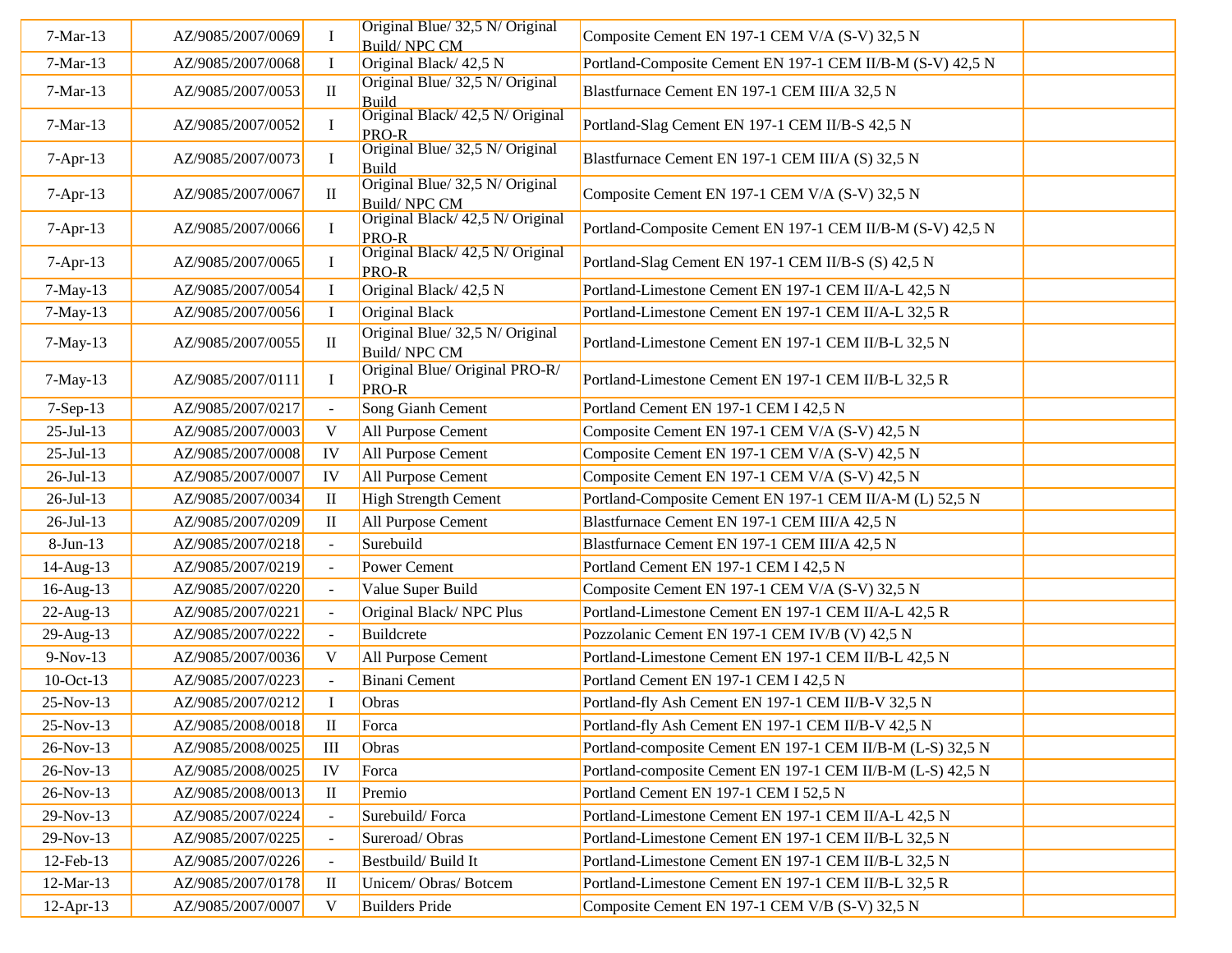| 12-May-13    | AZ/9085/2007/0003 | VI                          | <b>Star Cement</b>             | Composite Cement EN 197-1 CEM V/B (S-V) 32,5 N             |  |
|--------------|-------------------|-----------------------------|--------------------------------|------------------------------------------------------------|--|
| 12-May-13    | AZ/9085/2007/0003 | <b>VII</b>                  | <b>Builders Pride</b>          | Composite Cement EN 197-1 CEM V/B (S-V) 32,5 N             |  |
| 12-May-13    | AZ/9085/2007/0007 | VI                          | <b>Star Cement</b>             | Composite Cement EN 197-1 CEM V/B (S-V) 32,5 N             |  |
| 12-Oct-13    | AZ/9085/2007/0037 | $\bf{I}$                    | <b>ITE Cement</b>              | Composite cement EN 197-1 CEM V/A (S-V) 32,5 N             |  |
| 12-Nov-13    | AZ/9085/2007/0218 | $\bf{I}$                    | Forca                          | Blastfurnace Cement EN 197-1 CEM III/A 42,5 N              |  |
| 12-Nov-13    | AZ/9085/2007/0008 | V                           | <b>Star Cement</b>             | Composite Cement EN 197-1 CEM V/B (S-V) 32,5 N             |  |
| 12-Nov-13    | AZ/9085/2007/0008 | VI                          | <b>Builders Pride</b>          | Composite Cement EN 197-1 CEM V/B (S-V) 32,5 N             |  |
|              | 2014              |                             |                                |                                                            |  |
| 17-Jan-14    | AZ/9085/2007/0227 | $\blacksquare$              | OPC/Premio                     | Portland-Limestone Cement EN 197-1 CEM II/A-L 52,5 N       |  |
| $2-Jun-14$   | AZ/9085/2007/0084 | $\mathbf I$                 | <b>Alpine Cement</b>           | Portland Cement EN 197-1 CEM I 42,5 N                      |  |
| $2-Jul-14$   | AZ/9085/2007/0228 | $\overline{\phantom{a}}$    | Aqua Cement                    | Portland Cement EN 197-1 CEM I 42,5 N                      |  |
| 13-Mar-14    | AZ/9085/2007/0229 | $\omega$                    | Aalborg White cement           | Portland Cement EN 197-1 CEM I 52,5 N                      |  |
| 4-Aug-14     | AZ/9085/2007/0230 | $\overline{\phantom{a}}$    | Alpine Cement                  | Portland Cement EN 197-1 CEM I 42,5 N                      |  |
| $4-Sep-14$   | AZ/9085/2007/0231 | $\omega$                    | Aqua Cement                    | Portland Cement EN 197-1 CEM I 42,5 N                      |  |
| $15$ -Apr-14 | AZ/9085/2007/0232 | $\mathcal{L}_{\mathcal{A}}$ | Sephaku 52                     | Portland Cement EN 197-1 CEM I 52,5 N                      |  |
| 15-Apr-14    | AZ/9085/2007/0233 | $\pm$                       | Sephaku 42                     | Portland-fly Ash Cement EN 197-1 CEM II/A-V 42,5 R         |  |
| 15-Apr-14    | AZ/9085/2007/0234 | $\omega$                    | Sephaku 32                     | Pozzolanic Cement EN 197-1 CEM IV/B (V) 32,5 R             |  |
| 16-Apr-14    | AZ/9085/2008/0028 | III                         | Supaset                        | Portland-composite Cement EN 197-1 CEM II/A-M (V-L) 42,5 R |  |
| 28-May-14    | AZ/9085/2007/0071 | $\bf{I}$                    | <b>Hyperbuild Cement</b>       | Composite Cement EN 197-1 CEM V/A 32,5 N                   |  |
| $23$ -Jun-14 | AZ/9085/2007/0235 | $\sim$                      | Maple Leaf                     | White Portland Cement EN 197-1 CEM I 42,5 N                |  |
| $23-Jun-14$  | AZ/9085/2007/0236 | $\mathcal{L}_{\mathcal{A}}$ | Maple Leaf                     | Portland Cement EN 197-1 CEM I 42,5 N/ 42,5 R              |  |
| 8-May-14     | AZ/9085/2007/0228 | $\bf{I}$                    | Aqua Cement                    | Portland Cement EN 197-1 CEM I 42,5 N                      |  |
| $8-Jun-14$   | AZ/9085/2007/0237 | $\blacksquare$              | <b>Star Cement</b>             | Blastfurnace Cement CEM III/B 32,5 N                       |  |
| 18-Aug-14    | AZ/9085/2007/0238 | $\omega$                    | <b>Falcon Cement</b>           | Portland Cement EN 197-1 CEM I 42,5 N                      |  |
| 10-Feb-14    | AZ/9085/2007/0239 | $\blacksquare$              | Best Build/Build It            | Portland-Limestone Cement EN 197-1 CEM II/B-L 32,5 N       |  |
| 15-Oct-14    | AZ/9085/2007/0240 | $\mathcal{L}_{\mathcal{A}}$ | Sephaku 52                     | Portland-Fly Ash Cement EN 197-1 CEM II/A-V 52,5 N         |  |
| 15-Oct-14    | AZ/9085/2007/0241 | $\sim$                      | Sephaku 42                     | Pozzolanic Cement EN 197-1 CEM IV/B (V) 42,5 N             |  |
| $11-Apr-14$  | AZ/9085/2007/0242 | $\mathcal{L}_{\mathcal{A}}$ | <b>African Portland Cement</b> | Portland Cement EN 197-1 CEM I 42,5 N                      |  |
| 11-Dec-14    | AZ/9085/2007/0243 | $\sim$                      | J.K White Cement               | Portland Cement EN 197-1 CEM I 52.5 N                      |  |
| 12-Oct-14    | AZ/9085/2007/0111 | $\mathop{\rm II}\nolimits$  | Original Build                 | Portland-limestone Cement EN 197-1-CEM II/B-L 32,5 R       |  |
| 12-Oct-14    | AZ/9085/2007/0180 | $\mathbf I$                 | Original Green                 | Masonry Cement EN 413-1-MC 22,5 X                          |  |
|              | 2015              |                             |                                |                                                            |  |
| $26$ -Jan-15 | AZ/9085/2007/0244 | $\blacksquare$              | Montania White Cement          | Portland Cement EN 197-1-CEM I 52,5R                       |  |
| $2$ -Oct-15  | AZ/9085/2007/0170 | III                         | <b>Kwikroad Cement</b>         | Composite Cement EN 197-1-CEM V/A 32,5 N                   |  |
| $2-Nov-15$   | AZ/9085/2007/0245 | $\blacksquare$              | Durabuild                      | Composite Cement EN 197-1-CEM V/A (S-V) 32,5 N             |  |
| 26-Feb-15    | AZ/9085/2007/0246 | $\mathcal{L}_{\mathcal{A}}$ | Sephaku 32                     | Portland Limestone Cement EN 197-1 CEM II/B-L 32,5 N       |  |
| 26-Feb-15    | AZ/9085/2007/0247 | $\blacksquare$              | Sephaku 42                     | Portland Limestone Cement EN 197-1 CEM II/A-L 42,5 N       |  |
| 26-Feb-15    | AZ/9085/2007/0248 | $\sim$                      | Sephaku 52                     | Portland Cement EN 197-1 CEM I 52,5 N                      |  |
| $3-Mar-15$   | AZ/9085/2007/0249 | $\blacksquare$              | Sephaku 42                     | Portland Composite Cement EN 197-1 CEM II/A-M (L) 42,5 R   |  |
| $3-Mar-15$   | AZ/9085/2007/0250 | $\blacksquare$              | Sephaku 32                     | Portland Composite Cement EN 197-1 CEM II/A-M (L) 32,5 R   |  |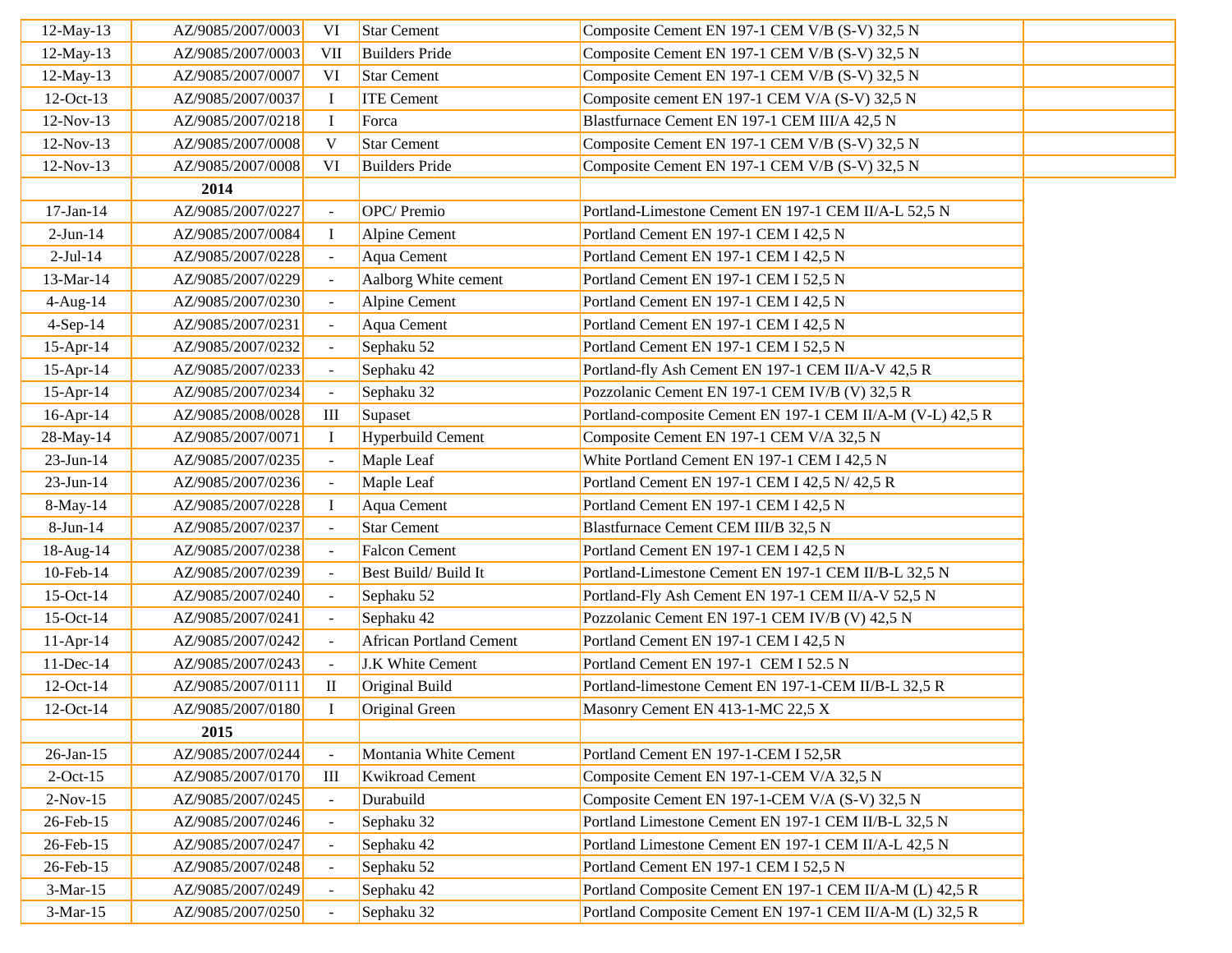| $3-May-15$      | AZ/9085/2007/0251 |    | Alpine Cement                                         | Portland-fly Ash Cement EN 197-1 CEM II/B-V 42,5 N         |
|-----------------|-------------------|----|-------------------------------------------------------|------------------------------------------------------------|
| $3-May-15$      | AZ/9085/2007/0252 |    | Alpine Cement                                         | Composite Cement EN 197-1 CEM V/A 32,5 N                   |
| 16-Mar-15       | AZ/9085/2007/0253 |    | Maple Leaf                                            | Portland Cement EN 197-1-CEM I 42,5 N/42,5 R               |
| 18-Mar-15       | AZ/9085/2007/0254 |    | <b>Architectural White Cement</b>                     | Portland Cement EN 197-1-CEM I 52,5 R                      |
| 18-Mar-15       | AZ/9085/2007/0255 |    | New Flash White Cement                                | Portland-Limestone Cement EN 197-1-CEM II/A-L (L) 42,5 N   |
| 23-Apr-15       | AZ/9085/2007/0256 |    | Castcrete                                             | Pozzolanic Cement EN 197-1-CEM IV/A (V) 42,5 N             |
| 28-Apr-15       | AZ/8087/2007/0257 |    | J.K White Cement                                      | Portland Cement EN 197-1 CEM I 42.5 N                      |
| $5-Jun-15$      | AZ/9085/2007/0258 |    | <b>BB</b> Cement                                      | Composite Cement EN 197-1 CEM V/A (S-V) 42,5 N             |
| $5-Aug-15$      | AZ/9085/2007/0259 |    | Kwikbuild Cement                                      | Masonry Cement EN 413-1 MC 22,5 X                          |
| 19-May-15       | AZ/9085/2007/0260 |    | Conglin Cement                                        | Portland-fly Ash Cement EN 197-1 CEM II/B-V 42,5 N         |
| $24$ -Jun-15    | AZ/9085/2007/0261 |    | Sanghi Cement                                         | Portland Cement EN 197-1 CEM I 42.5 N                      |
| $23$ -Jul-15    | AZ/9085/2007/0262 |    | <b>Urban Cement</b>                                   | Blastfurnace Cement EN 197-1 CEM III/B 42,5 L              |
| $9-Sep-15$      | AZ/9085/2007/0263 |    | Royal White Cemnet (RWC)                              | Portland Cement EN197-1 CEM II/B-LL/42.5N                  |
| $9-Sep-15$      | AZ/9085/2007/0264 |    | Royal White Cemnet (RWC)                              | Portland Cement EN197-1 CEM I52.5N                         |
| 17-Sep-15       | AZ/9085/2007/0265 |    | Buildcrete                                            | Portland-composite Cement EN 197-1-CEM II/B-M (V-L) 42,5 N |
| 22-Sep-15       | AZ/9085/2007/0266 |    | <b>Falkun Cement</b>                                  | Portland Cement EN197-1 CEM I 42.5 N & 42,5 R              |
| 10-Dec-15       | AZ/9085/2007/0267 |    | All Purpose Cement                                    | Composite Cement EN 197-1 CEM V/A (S-V) 42,5 N             |
| 10-Dec-15       | AZ/9085/2007/0268 |    | All Purpose Cement                                    | Composite Cement EN 197-1 CEM V/A (S-V) 42,5 N             |
| $10$ -Dec- $15$ | AZ/9085/2007/0269 |    | All Purpose Cement                                    | Composite Cement EN 197-1 CEM V/A (S-V) 42,5 N             |
| $10$ -Dec- $15$ | AZ/9085/2007/0270 |    | All Purpose Cement                                    | Portland-limestone Cement EN 197-1 CEM II/B-L 42,5 N       |
| 23-Oct-15       | AZ/9085/2007/0271 |    | All Purpose Cement                                    | Portland-composite Cement EN 197-1 CEM II/B-M (L) 42,5 N   |
| 11-Feb-15       | AZ/9085/2007/0272 |    | Lucky Cement/ African Portland<br>Cement              | Lucky/ African Portland Cement EN 197-1 CEM I 42,5 N       |
| 11-May-15       | AZ/9085/2007/0273 |    | Roadstab Cement                                       | Portland-composite Cement EN 197-1 CEM II/B-M (L) 32,5 N   |
| $11$ -May-15    | AZ/9085/2007/0274 |    | <b>Builders General Purpose</b><br>Cement/Star Cement | Portland-composite Cement EN 197-1 CEM II/B-M (L) 32,5 N   |
| $11-Oct-15$     | AZ/9085/2007/0036 | VI | <b>Builders General Purpose</b><br>Cement/Star Cement | Portland-composite Cement EN 197-1 CEM II/B-M (L) 32,5 N   |
| 11-Dec-15       | AZ/9085/2007/0275 |    | Sephaku 42                                            | Pozzolanic Cement EN 197-1-CEM IV/A (V) 42,5 N             |
| 11-Dec-15       | AZ/9085/2007/0276 |    | Sephaku 32                                            | Portland-composite Cement EN 197-1-CEM II/B-M (L) 32,5 R   |
| $16-Nov-15$     | AZ/9085/2007/0277 |    | Surebuild                                             | Portland-composite Cement EN 197-1-CEM II/B-M (S-V) 42,5 N |
| $16-Nov-15$     | AZ/9085/2007/0278 |    | Manjaro Portland Cement                               | Porland-limestone Cement EN-197-1 CEM I<br>42.5 N          |
| 26-Nov-15       | AZ/9085/2007/0279 |    | <b>Best Build</b>                                     | Pozzolanic Cement EN 197-1-CEM IV/B 32,5 N                 |
| 26-Nov-15       | AZ/9085/2007/0280 |    | <b>Best Build</b>                                     | Pozzolanic Cement EN 197-1-CEM IV/B 32,5 N                 |
|                 | 2016              |    |                                                       |                                                            |
| $3$ -Feb- $16$  | AZ/9085/2007/0281 |    | Shargh White Cement                                   | Portland Cement EN197-1 CEM I 52,5 N                       |
| 3/17/2016       | AZ/9085/2007/0282 |    | Surebuild                                             | Porland-composite Cement EN-197-1 CEM II/B-M (S-V) 42.5 N  |
| 3/17/2016       | AZ/9085/2007/0283 |    | Surebuild                                             | Porland-fly Ash Cement EN-197-1 CEM II/B-V 42.5 N          |
| 3/17/2016       | AZ/9085/2007/0284 |    | Surebuild                                             | Porland-fly Ash Cement EN-197-1 CEM II/B-V 42.5 N          |
| 3/22/2016       | AZ/9085/2007/0285 |    | <b>DSD</b> Cement                                     | Portland Cement EN197-1 CEM I 42,5 N                       |
| 3/29/2016       | AZ/9085/2007/0286 |    | <b>DSD</b> Cement                                     | Portland Cement EN197-1 CEM I 52,5 N                       |
|                 |                   |    |                                                       |                                                            |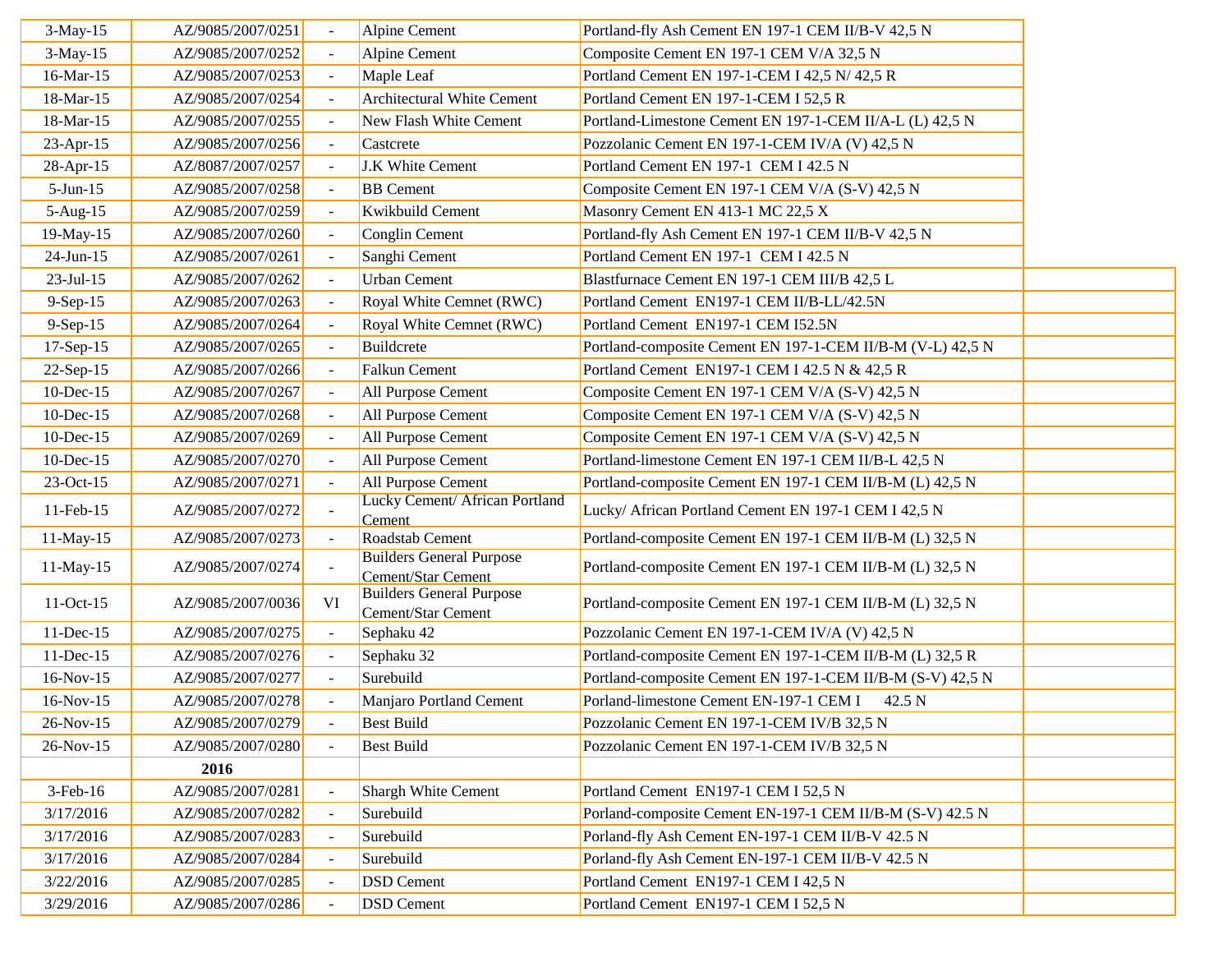| 3/31/2016  | AZ/9085/2007/0287 |              | <b>DSD</b> Cement                 | Portland Cement EN197-1 CEM I 42,5 N                       |  |
|------------|-------------------|--------------|-----------------------------------|------------------------------------------------------------|--|
| 3/31/2016  | AZ/9085/2007/0288 |              | <b>DSD</b> Cement                 | Portland Cement EN197-1 CEM I 52,5 N                       |  |
| 5/11/2016  | AZ/9085/2007/0289 |              | Durabrick                         | Portland-limestone Cement EN 197-1-CEM II/B-L 32,5 R       |  |
| 30/5/2016  | AZ/9085/2007/0290 |              | Mamba Cement/Champion             | Portland Fly Ash Cement EN 197-1 -CEMII/B-V 32.5 R         |  |
| 30/5/2016  | AZ/9085/2007/0291 |              | Mamba<br>Cement/Champion/Mamba 80 | Portland Fly Ash Cement EN 197-1 -C EMII/A-V 42.5 R        |  |
| 30/05/2016 | AZ/9085/2007/0292 |              | Mamba 95                          | Portland Cement EN 197-1 -CEM I 52.5 N                     |  |
| 10/06/2016 | AZ/9085/2007/0293 |              | <b>RAK White Cement</b>           | Portland Cement EN197-1 CEM I 52,5 N                       |  |
| 10/06/2016 | AZ/9085/2007/0294 |              | Sephaku 32                        | Pozzolanic Cement EN197-1 CEM IV/B (V) 32,5 N              |  |
| 10/06/2016 | AZ/9085/2007/0295 |              | <b>Builders Cement</b>            | Pozzolanic Cement EN197-1 CEM IV/B (V) 32,5 N              |  |
| 17/06/2016 | AZ/9085/2007/0296 |              | Sephaku 32                        | Pozzolanic Cement EN197-1 CEM IV/B (V) 32,5 N              |  |
| 17/06/2016 | AZ/9085/2007/0297 | $\mathbf{r}$ | Sephaku 32                        | Pozzolanic Cement EN197-1 CEM IV/B (V) 32,5 R              |  |
| 17/06/2016 | AZ/9085/2007/0298 |              | Sephaku 42                        | Portland-fly Ash Cement EN197-1 CEM II/A-V 42,5 R          |  |
| 17/06/2016 | AZ/9085/2007/0299 |              | <b>Builders Cement</b>            | Pozzolanic Cement EN197-1 CEM IV/B (V) 32,5 N              |  |
| 21/06/2016 | AZ/9085/2007/0300 |              | <b>Builders Cement</b>            | Pozzolanic Cement EN197-1 CEM IV/A (V) 42,5 N              |  |
| 06/07/2016 | AZ/9085/2007/0188 | $\mathbf{I}$ | $P$ & L Housebrand                | Portland-limestone Cement EN-197-1 CEM II/B-L 32,5 N       |  |
| 25/07/2016 | AZ/9085/2007/0301 |              | Sephaku 42                        | Pozzolanic Cement EN197-1 CEM IV/A (V) 42,5 N              |  |
| 25/08/2016 | AZ/9085/2007/0302 |              | <b>Lucky Cement</b>               | Portland-limestone Cement EN-197-1 CEM II/A-L 32,5 N       |  |
| 20/09/2016 | AZ/9085/2007/0303 |              | Royal White Cement                | Portland-limestone Cement EN-197-1 CEM II/B-LL 42,5 N      |  |
| 09/12/2016 | AZ/9085/2007/0304 |              | Pharoh/ITE Cement                 | Pozzolanic Cement EN197-1 CEM IV/B (V) 32,5 R              |  |
|            | 2017              |              |                                   |                                                            |  |
| 24/03/2017 | AZ/9085/2007/0305 |              | Sotacid                           | White Portland Cement EN 197-1 CEM I 52,5 N                |  |
| 06/04/2017 | AZ/9085/2007/0306 |              | <b>RAK Extreme White Cement</b>   | Portland-Limestone Cement EN197-1 CEM II/B-L 42,5 N        |  |
| 11/04/2017 | AZ/9085/2007/0307 |              | Pharaoh Cement/ ITE Cement        | Composite Cement EN197-1 CEM V/A 42,5 N                    |  |
| 12/04/2017 | AZ/9085/2007/0308 | $\sim$       | <b>Best Build</b>                 | Pozzolanic Cement EN-197-1 CEM IV/B 32.5 N                 |  |
| 31/05/2017 | AZ/9085/2007/0309 |              | Alpine Cement                     | Portland-Composite Cement EN 197-1 CEM II/A-M 42,5 R       |  |
| 31/05/2017 | AZ/9085/2007/0310 |              | Alpine Cement                     | Portland-Composite Cement EN 197-1 CEM II/B-M 32,5 R       |  |
| 06/07/2017 | AZ/9085/2007/0311 |              | Alpine Cement                     | Portland Cement EN 197-1 CEM I 42,5 N                      |  |
| 13/07/2017 | AZ/9085/2007/0312 |              | Alpine Cement                     | Portland Cement EN 197-1 CEM I 42,5 N                      |  |
| 03/08/2017 | AZ/9085/2007/0313 |              | APC/Buffalo/Alpine Cement         | Pozzolanic Cement EN-197-1 CEM IV/B (V) 32.5 R             |  |
| 16/08/2017 | AZ/9085/2008/0016 | $\rm III$    | Surebuild                         | Portland-Composite Cement EN 197-1 CEM II/B-M (L-V) 42,5 N |  |
| 16/08/2017 | AZ/9085/2007/0314 |              | Surebuild                         | Portland-Composite Cement EN 197-1 CEM II/B-M (L-V) 42,5 N |  |
| 30/08/2017 | AZ/9085/2007/0285 | $\bf{I}$     | Strongbuild Cement                | Portland Cement EN 197-1 CEM I 42,5 N                      |  |
| 30/08/2017 | AZ/9085/2007/0286 |              | Strongbuild Cement                | Portland Cement EN 197-1 CEM I 52,5 N                      |  |
| 30/08/2017 | AZ/9085/2007/0290 |              | Mamba Cement/Champion             | Portland Fly Ash Cement EN 197-1 -CEMII/B-V 32.5 R         |  |
| 12/09/2017 | AZ/9085/2007/0306 | I            | abe CEM-blanc White Cement        | Portland-Limestone Cement EN 197-1 CEM II/B-L 42,5 N       |  |
| 19/09/2017 | AZ/9085/2007/0315 |              | Kwikbuild Cement                  | Portland-Composite Cement EN 197-1 CEM II/B-M 42,5 N       |  |
| 19/09/2017 | AZ/9085/2007/0316 |              | Shargh White Cement               | Portland Cement EN 197-1 CEM I 52,5 N                      |  |
| 20/09/2017 | AZ/9085/2007/0317 |              | <b>Birla White Cement</b>         | White Portland Cement EN 197-1 CEM I 42.5 R                |  |
| 27/09/2017 | AZ/9085/2007/0318 |              | <b>Kwikroad Cement</b>            | Portland-Composite Cement EN 197-1 CEM II/B-M 32,5 N       |  |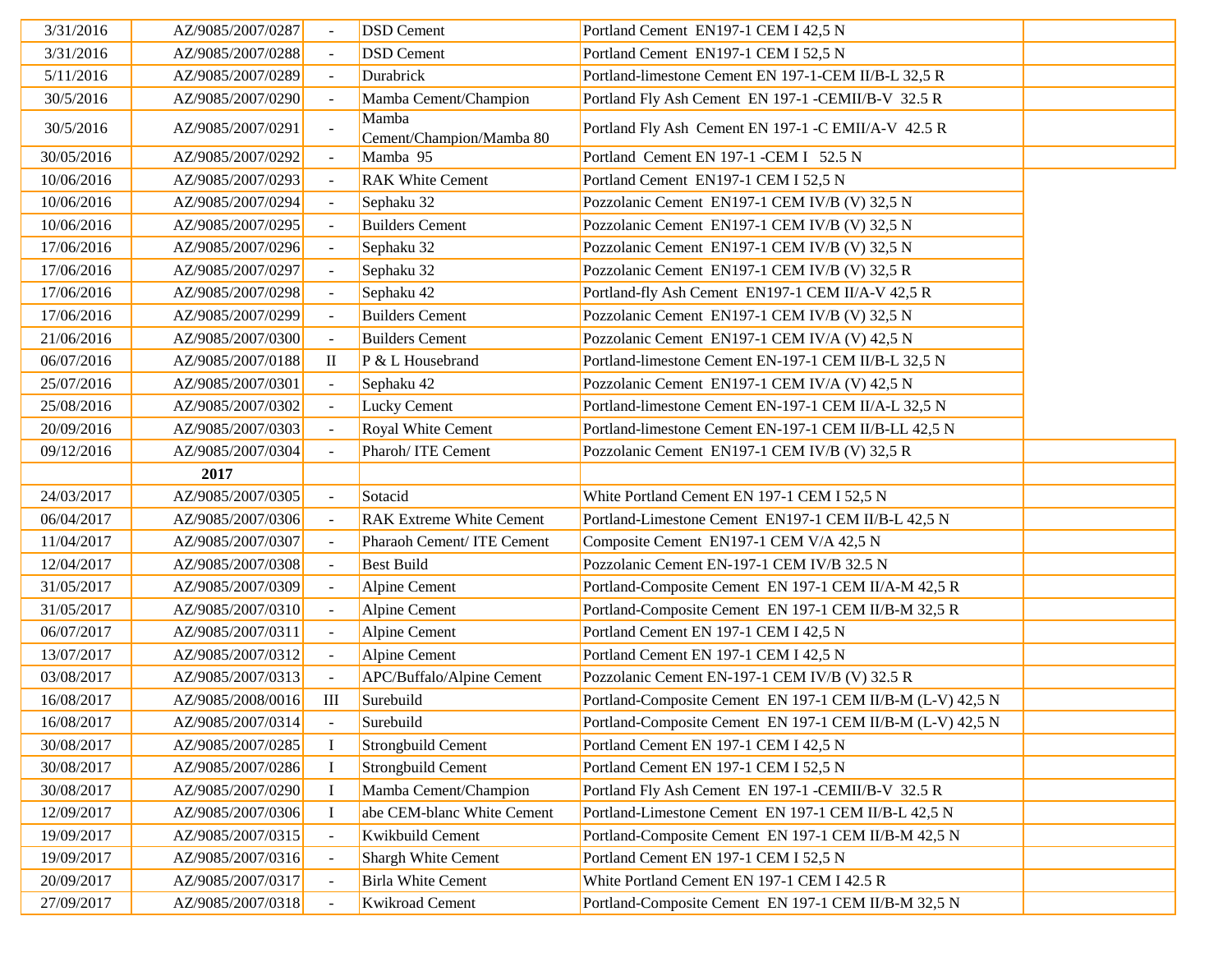| 12/10/2017 | AZ/9085/2007/0319 |                | Infrabuild Cement                                | Composite Cement EN 197-1 CEM V/A (S-V) 32,5 N                            |                       |
|------------|-------------------|----------------|--------------------------------------------------|---------------------------------------------------------------------------|-----------------------|
| 12/10/2017 | AZ/9085/2007/0320 |                | Infrabuild Cement                                | Portland-slag Cement EN 197-1 CEM II/B-S 42,5 N                           |                       |
| 07/11/2017 | AZ/9085/2007/0321 |                | Buildcrete/Sulf8-Cem                             | Pozzolanic Cement EN-197-1 CEM IV/B (V) 42,5 N LH, SR                     |                       |
| 21/11/2017 | AZ/9085/2007/0222 | $\bf{I}$       | Sulf8-Cem                                        | Pozzolanic Cement EN-197-1 CEM IV/B (V) 42,5 N LH, SR                     |                       |
| 21/11/2017 | AZ/9085/2007/0322 |                | Supercem/Acticem/Extendercem/<br>Powercrete Plus | Portland-Composite Cement EN 197-1 CEM II/A-M 52,5 N - LH                 |                       |
| 05/12/2017 | AZ/9085/2007/0323 |                | Alpine Cement                                    | Portland-Composite Cement EN 197-1 CEM II/B-M 32,5 R                      |                       |
| 08/12/2017 | AZ/9085/2007/0324 |                | Alpine Cement                                    | Portland-Limestone Cement EN 197-1 CEM II/A-LL 42,5 R                     |                       |
|            | 2018              |                |                                                  |                                                                           |                       |
| 05/02/2018 | AZ/9085/2007/0325 |                | <b>Benvid White Cement</b>                       | Portland Cement EN 197-1 CEM I 52,5 N                                     |                       |
| 12/02/2018 | AZ/9085/2007/0326 |                | <b>Helwan White Cement</b>                       | Portland Cement EN 197-1 CEM I 52,5 N                                     |                       |
| 23/02/2018 | AZ/9085/2007/0327 |                | <b>BB</b> Cement                                 | Pozzolanic Cement EN-197-1 CEM IV/A (V) 42,5 N                            |                       |
| 23/02/2018 | AZ/9085/2007/0328 | $\sim$         | <b>BB</b> Cement                                 | Pozzolanic Cement EN-197-1 CEM IV/B (V) 32,5 R                            |                       |
| 28/02/2018 | AZ/9085/2007/0329 | $\blacksquare$ | <b>Econo</b> Cement                              | Composite Cement EN 197-1 CEM V/A 32,5 N                                  | eertificate withdrawn |
| 08/03/2018 | AZ/9085/2007/0330 |                | Oyak Cimento Super White<br>Cement               | Portland Cement EN 197-1 CEM I 52,5 R                                     |                       |
| 19/03/2018 | AZ/9085/2007/0331 |                | Alpine Cement                                    | Portland Cement EN 197-1 CEM I 52,5 N                                     |                       |
| 11/05/2018 | AZ/9085/2007/0332 | $\sim$         | Alpine Cement                                    | Portland Cement EN 197-1 CEM I 42,5 N                                     |                       |
| 11/05/2018 | AZ/9085/2007/0333 | $\blacksquare$ | Alpine Cement                                    | Portland Cement EN 197-1 CEM I 42,5 N                                     |                       |
| 18/05/2018 | AZ/9085/2007/0334 |                | Icon All Purpose Cement                          | Pozzolanic Cement EN-197-1 CEM IV/A (V) 42,5 N                            |                       |
| 13/06/2018 | AZ/9085/2007/0335 |                | Alpine Cement                                    | Portland-Limestone Cement EN 197-1 CEM II/B-L 32,5 N                      |                       |
| 21/06/2018 | AZ/9085/2007/0336 |                | Alpine Cement                                    | Portland Cement EN 197-1 CEM I 52,5 N                                     |                       |
| 19/07/2018 | AZ/9085/2007/0337 |                | Mamba Cement/Champion                            | Portland Composite Cement EN-197 CEM II/A-M 42.5 R                        |                       |
| 19/07/2018 | AZ/9085/2007/0338 |                | Mamba Cement/Champion                            | Portland Composite Cement EN-197 CEM II/B-M 32.5 R                        |                       |
| 19/07/2018 | AZ/9085/2008/0032 | $\mathbf{I}$   | Surecem/Build It/Chamber Value                   | Composite Cement EN 197-1 CEM V/A (S-V) 32,5 R                            |                       |
| 19/07/2018 | AZ/9085/2007/0279 | Ι.             | Surecem/Build It/Chamber Value                   | Pozzolanic Cement EN 197-1 CEM IV/B 32,5 R                                |                       |
| 20/07/2018 | AZ/9085/2007/0057 | $\rm II$       | Surecem/Build It/Chamber Value                   | Composite Cement EN 197-1 CEM V/A (S-V) 32,5 R                            |                       |
| 20/07/2018 | AZ/9085/2007/0339 |                | Surecem/Build It/Chamber Value                   | Pozzolanic Cement EN 197-1 CEM IV/B 32,5 R                                |                       |
| 23/07/2018 | AZ/9085/2008/0030 | $\rm II$       | Surecem/Build It/Chamber Value                   | Composite Cement EN 197-1 CEM V/A (S-V) 32,5 R                            |                       |
| 23/07/2018 | AZ/90852007/0280  | $\bf{I}$       | Surecem/Build It/Chamber Value                   | Pozzolanic Cement EN 197-1 CEM IV/B 32,5 R                                |                       |
| 24/07/2018 | AZ/9085/2008/0031 | $\mathbf{I}$   | Surecem/Build It/Chamber Value                   | Composite Cement EN 197-1 CEM V/A (S-V) 32,5 R                            |                       |
| 24/07/2018 | AZ/9085/2007/0308 | $\mathbf I$    |                                                  | Surecem/Build It/Chamber Value Pozzolanic Cement EN 197-1 CEM IV/B 32,5 R |                       |
| 07/08/2018 | AZ/9085/2007/0131 | Ш              | Builders                                         | Portland-Limestone Cement EN 197-1 CEM II/B-L 32,5 N                      |                       |
| 8/21/2018  | AZ/9085/2007/0164 |                | <b>Builders</b>                                  | Pozzolanic Cement EN 197-1 CEM IV/B (V) 32,5 N                            |                       |
| 9/5/2018   | AZ/9085/2007/0340 |                | Surewall                                         | Masonry Cement EN 413-1 MC 22,5 X                                         |                       |
| 9/5/2018   | AZ/9085/2007/0341 |                | Surewall                                         | Masonry Cement EN 413-1 MC 22,5 X                                         |                       |
| 9/5/2018   | AZ/9085/2007/0342 |                | Surewall                                         | Masonry Cement EN 413-1 MC 22,5 X                                         |                       |
| 9/5/2018   | AZ/9085/2007/0343 |                | Surewall                                         | Masonry Cement EN 413-1 MC 22,5 X                                         |                       |
| 9/12/2018  | AZ/9085/2007/0344 |                | Surecem                                          | Portland-Fly Ash Cement EN-197 CEM II/B-V 32,5 R                          |                       |
| 9/12/2018  | AZ/9085/2007/0345 |                | Surecast                                         | Portland-Composite Cement EN-197 CEM II/A-M (S-V) 42,5 R                  |                       |
| 9/12/2018  | AZ/9085/2007/0002 | П              | Suretech                                         | Portland Cement EN-197 CEM I 52,5 N                                       |                       |
| 9/17/2018  | AZ/9085/2007/0227 |                | Suretech                                         | Portland-Limestone Cement EN 197-1 CEM II/A-L 52,5 N                      |                       |